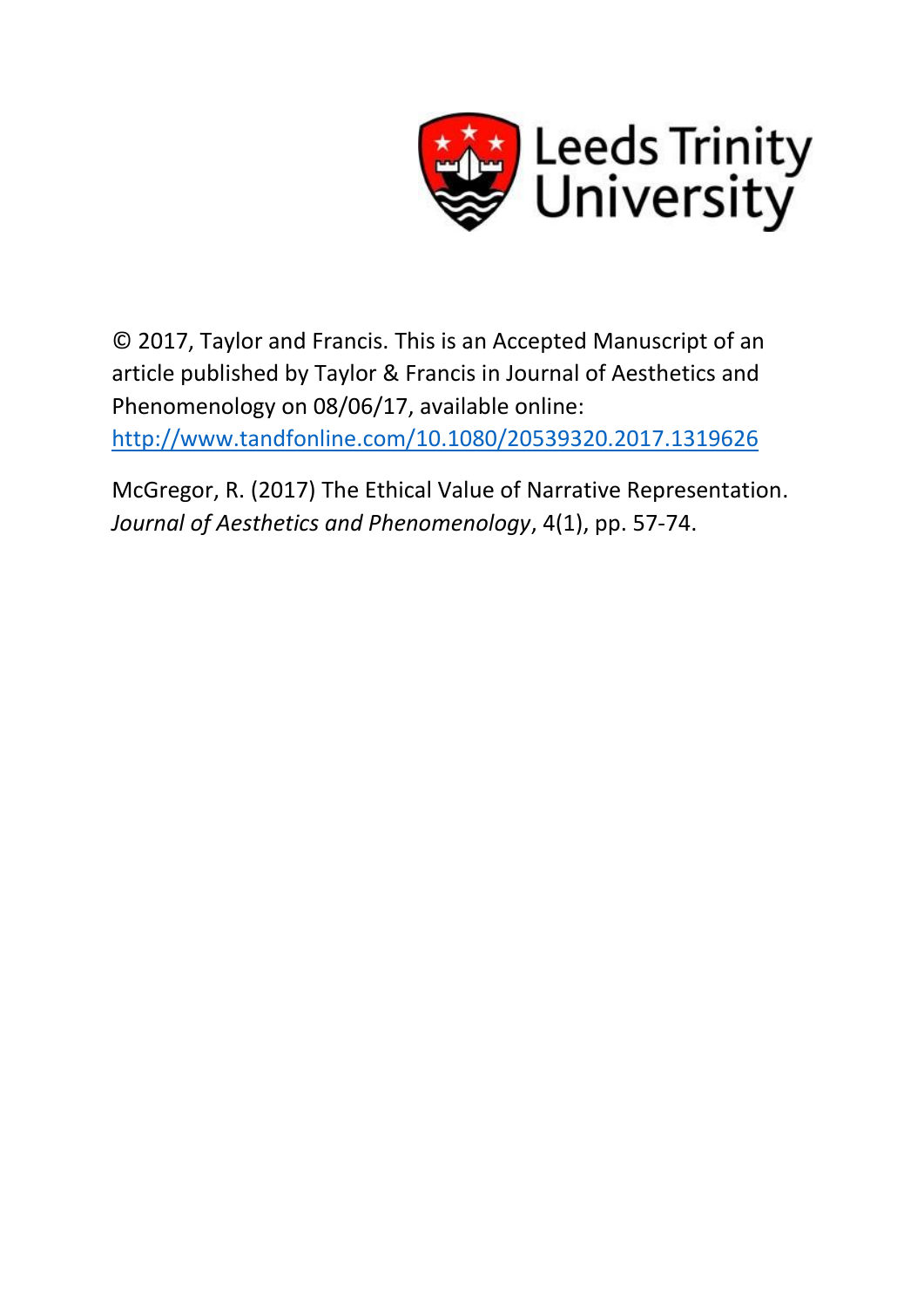#### **THE ETHICAL VALUE OF NARRATIVE REPRESENTATION**

#### **Rafe McGregor**

### ABSTRACT:

The purpose of this paper is to defend a deflationary account of the ethical value of narrative representation. In §§1-2 I demonstrate that there is a necessary relation between narrative representation and ethical value, but not between narrative representation and moral value. *Ethical* is conceived in terms of moral as opposed to amoral and *moral* in terms of moral as opposed to immoral and the essential value of narrative representation is restricted to the former. Recently, both theorists involved in the ethical turn in criticism and analytic philosophers have erred in conflating these two distinct kinds of value. In §§3-5 I defend my deflationary view against three attempts to elevate the ethical value of narrative representation to moral value: Martha Nussbaum's theory of realist novels, Noël Carroll's virtue wheels, and Geoffrey Galt Harpham's closural moral order.

# KEY WORDS:

Ethical value, Geoffrey Galt Harpham, Martha Nussbaum, Moral value, Narrative representation, Noël Carroll

## **1. Narrative & Non-Narrative Representation**

My starting point is to take "narrative" and "story" as synonymous. Representations of real and fictional sequences of events can be communicated in narrative and non-narrative form by a variety of means, including the written and spoken word and still and moving images. I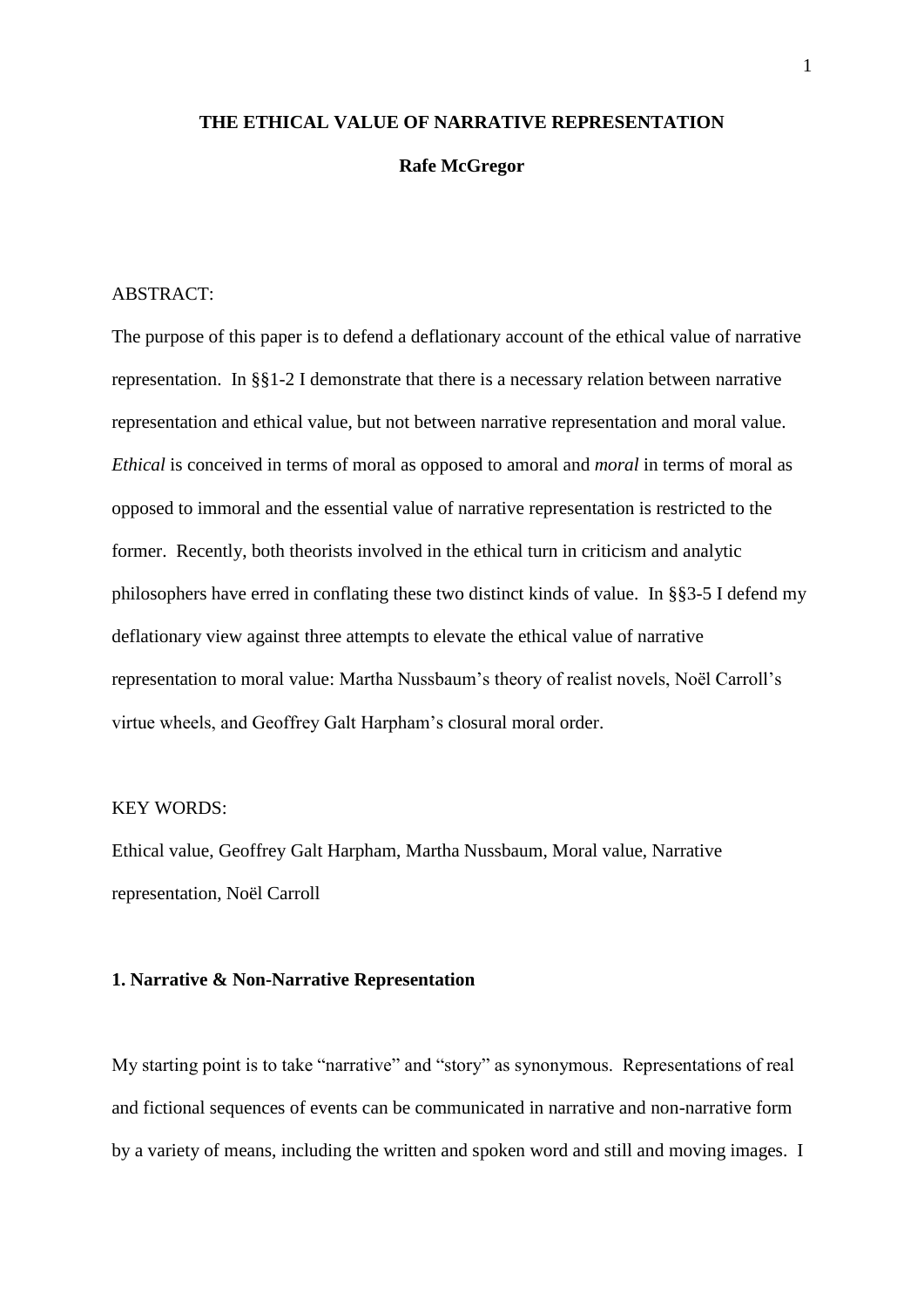shall distinguish between narrative and non-narrative representations, but not between narratives that represent real and fictional events or between linguistic and visual narratives.<sup>1</sup> A *minimal narrative* is the product of an agent that represents:

- (a) one or more agents  $2$  and
- (b) two or more events which are
- (c) connected.

Gregory Currie begins his discussion of narrativity by noting that all representations are created rather than found and therefore the product of a process of intentional shaping.<sup>3</sup> A consequence of this intentionality is that there are two perspectives that can be adopted towards representations, the external and internal:

Adopting the external perspective, we see a vehicle, something that represents a sequence of events in virtue of the activity of an agent we call the author. Adopting the internal perspective, we examine the world of the story as if it were actual  $[\dots]$ <sup>4</sup>

Narrativity is gradational rather than categorical, i.e. admits of degrees. The manner in which (a) and (b) contribute to narrativity is straightforward, but (c) has been subject to much debate. Peter Lamarque takes the broadest view of the requisite connection, claiming that: there must be some more or less loose, albeit non-logical, relation between the events. Crucially, there is a temporal dimension in narrative, not just in the sense that

 $1$  My preference is to distinguish representations of real sequences of events from representations of fictional sequences of events in terms of the different role played by the imagination in the respective engagement with each. Derek Matravers has recently questioned this distinction, first claiming that there is no relevant difference between the employment of the imagination in factual and fictional representations, and then questioning the role of the imagination in engaging with representations at all (*Fiction and Narrative* [Oxford: Oxford University Press, 2014]). As my aim is to delineate an uncontroversial characterisation of narrative, I shall neither contribute to this debate nor employ the imagination in my elucidation of narrative representation. <sup>2</sup> Peter Goldie notes the possibility of narratives with no human characters, but excludes these from his discussion (*The Mess Inside: Narrative, Emotion, and the Mind* [Oxford: Oxford University Press, 2012], 19 fn.20). I shall not stipulate that the agents must be human, merely that they are capable of intentional action, such as the anthropomorphised rabbits in Richard Adams' *Watership Down* and the false Maria robot in Fritz Lang's *Metropolis*.

<sup>3</sup> Currie, *Narratives & Narrators*, 2.

<sup>4</sup> Currie, *Narratives & Narrators*, 49.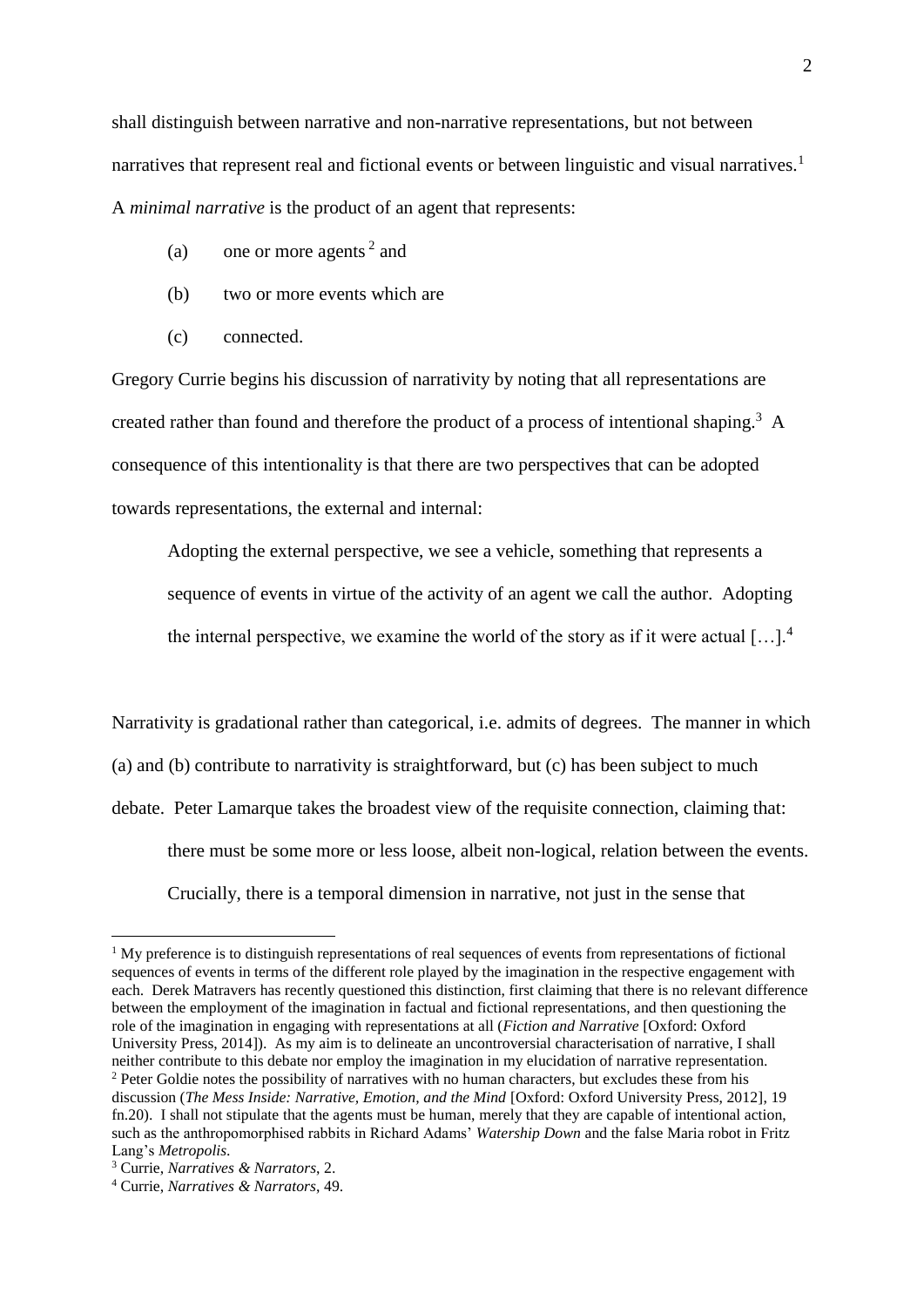component sentences are tensed but also in that there must be a temporal relation between the events, even if just that of simultaneity.<sup>5</sup>

I shall accept this loose temporal connection for minimal narratives, the consequence of which is that the following meets the criteria for a minimal narrative: "Katy kicked the stone and missed her bus." As such, Currie is correct to claim that it is not the concept "narrative" that is philosophically interesting, but 'the concept *thing high in narrativity*.'<sup>6</sup>

In contrast to a minimal narrative, an *exemplary narrative*<sup> $7$ </sup> is the product of an agent that is high in narrativity in virtue of representing:

- (i) one or more agents and
- (ii) two or more events which are
- (iii) causally connected,
- (iv) thematically unified, and
- (v) conclude.

Regarding (iii), Noël Carroll proposes the following connection: 'the earlier events in the sequence are at least causally necessary conditions for the causation of later events and/or states of affairs (or are contributions thereto).<sup>8</sup> I shall accept that non-minimal narratives have a causal connection between events and that exemplary narratives have a causal connection which is so strong as to contribute to the thematic unity of the narrative. Currie defines thematic unity as follows:

unity is provided by a focus on some common thread in the activity of particular persons in particular connected circumstances, though narratives often do have, in

<sup>5</sup> Lamarque, *Opacity of Narrative*, 52.

<sup>6</sup> Currie, *Narratives & Narrators*, 34.

<sup>7</sup> The term is from Currie; see: *Narratives & Narrators*, 35.

<sup>8</sup> Carroll, *Beyond Aesthetics*, 126.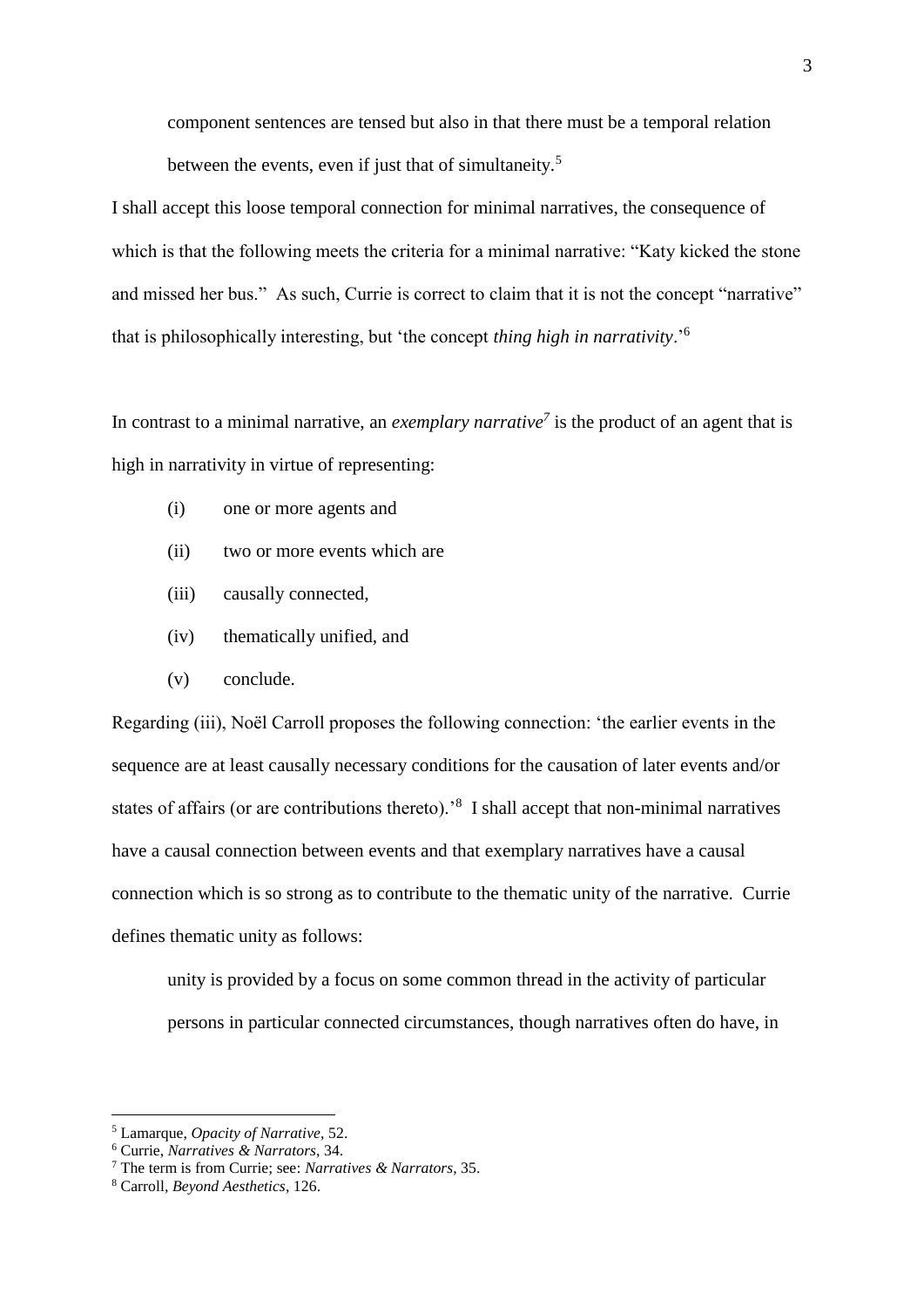addition, general thematic unity in that we are invited to generalize from the case in question.<sup>9</sup>

Carroll divides narratives into two broad categories: episodic narratives, consisting of smaller stories where causal linkage is weak and frequently achieved by means of a recurring protagonist; and unified narratives, where causal linkage is high and there is a smooth transition from beginning to middle to end.<sup>10</sup> The significance of thematic unity restricts exemplary narratives to the latter.

In his taxonomy of historical representations, Hayden White identifies the absence of closure as characterising a text as a chronicle rather than a narrative: a chronicle merely terminates *in medias res*, leaving the reader to impose his or her own meaning upon the sequence of events represented.<sup>11</sup> Carroll describes the phenomenon as 'the almost palpable sensation that the story has finished-up at exactly the right spot.<sup>'12</sup> In the taxonomy I am establishing, chronicles meet the criteria for minimal narratives, but not exemplary narratives. White's insistence on the importance of closure might be considered overly-demanding, however, and Carroll claims that soap operas and national histories are examples of exemplary narratives without closure.<sup>13</sup> Soap operas are indeed high in narrativity, but they lack thematic unity and are episodic in nature. Every soap opera has several stories running parallel, usually involving characters who live in the same place, and the narrativity within these subnarratives may be high despite the absence of an overarching, thematic connection. National histories are similar in that they take a place as their primary focus, involve a large number of characters and sub-narratives, and are typically lacking in an overarching theme. On the basis that they are at best borderline cases, I shall exclude both soap operas and national

<u>.</u>

<sup>9</sup> Currie, *Narratives & Narrators*, 39.

<sup>10</sup> Carroll, *Minerva's Night Out*, 123.

<sup>&</sup>lt;sup>11</sup> White, "Value of Narrativity," 21-23.

<sup>12</sup> Carroll, *Minerva's Night Out*, 123.

<sup>13</sup> Carroll, *Art in Three Dimensions*, 355-356.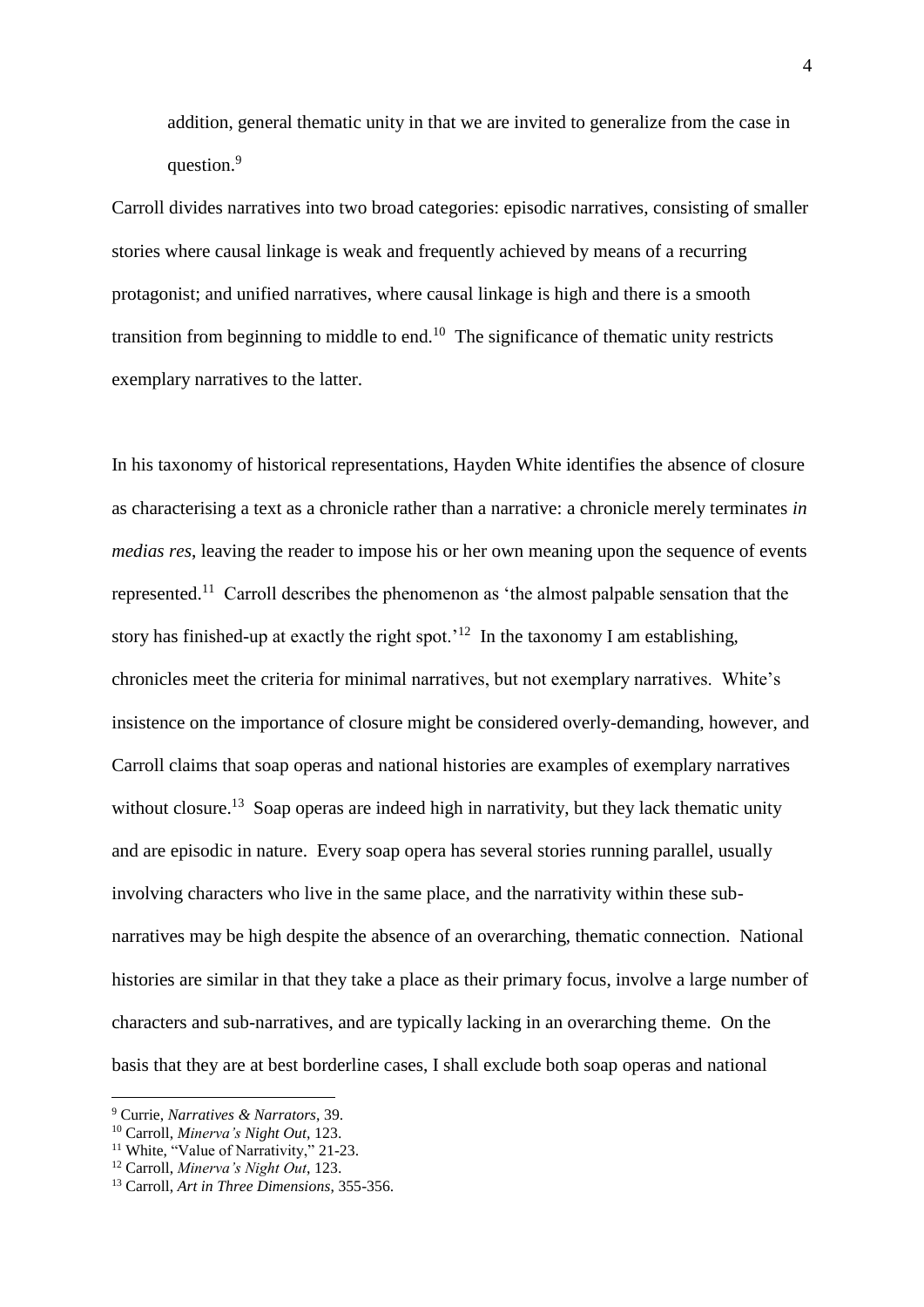histories from the category of exemplary narratives. Given (iii) to (v) above, exemplary narratives can be distinguished from lists, annals, chronicles, and diaries. Paradigmatic examples include: the *Bayeux Tapestry*, William H. Prescott's *History of the Conquest of Peru*, Joseph Conrad's *Heart of Darkness*, Leni Riefenstahl's *Triumph of the Will,* Orson Welles' *Citizen Kane*, and Art Spiegelman's *Maus*.

# **2. Ethical Value & Narrative Representation**

If my definitions in §1 are accepted, then all narrative representations are concerned with agency in that they represent a minimum of a single agent and two events. The combination of agency and events places narratives in the ethical sphere as all action (and inaction) is subject to ethical appraisal, even if that appraisal is that the action is permissible (rather than prohibited or obligatory) and therefore raises no ethical concerns. There is thus a necessary relation between narrative representation and ethical value. There are at least four ways of unpacking this relation:

- (a) In virtue of their narrativity, narrative representations can be evaluated ethically.
- (b) In virtue of their narrativity, narrative representations can provide knowledge when evaluated ethically.
- (c) In virtue of their narrativity, narrative representations should be evaluated ethically.
- (d) The value of narrative representations *qua* narrative representation is ethical value.

If the combination of agency and events entails an ethical dimension to narrative representation, as I have suggested, then (a) is obviously – but also trivially – true. Similarly,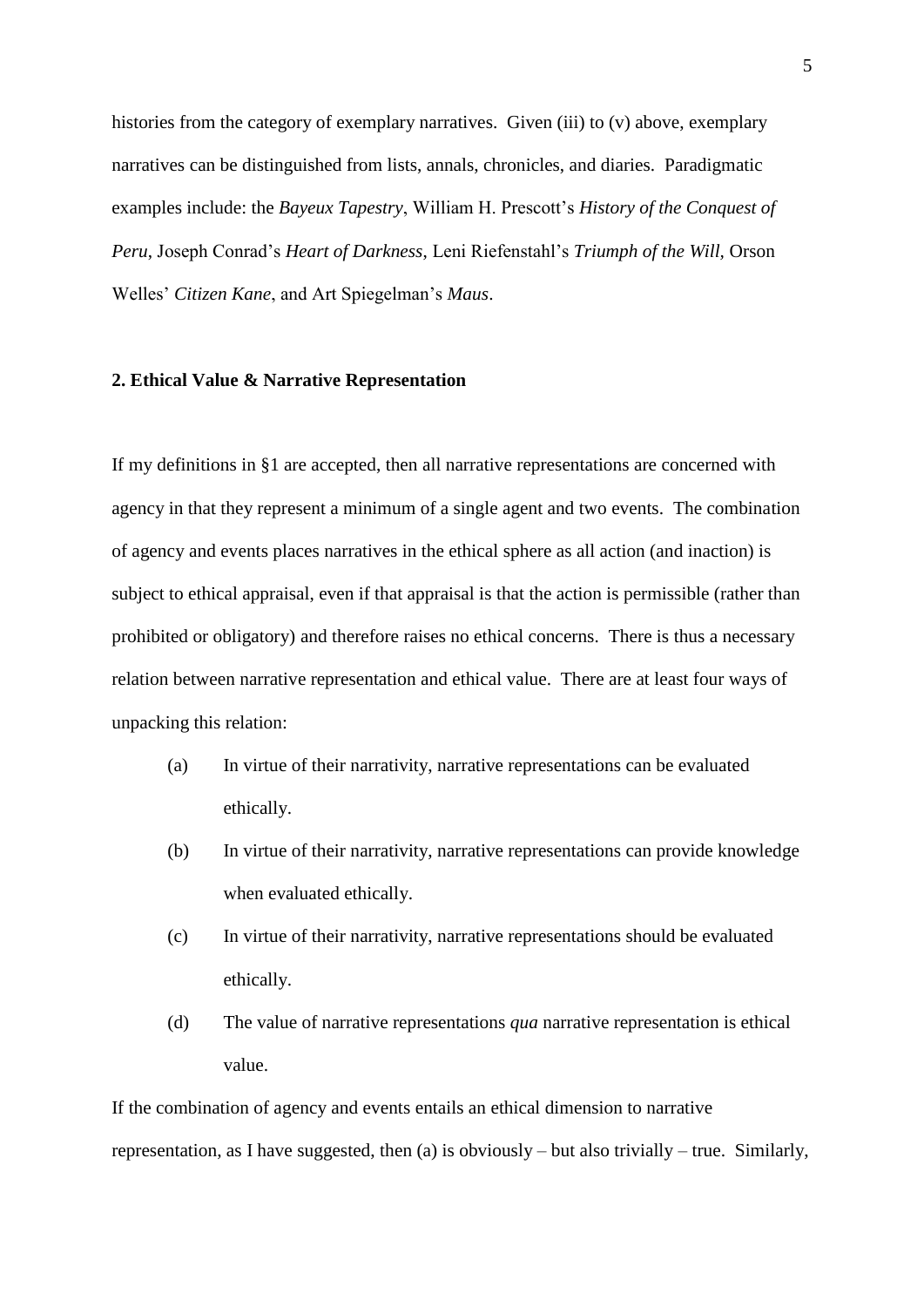(b) is obviously and trivially true of some narrative representations, but not others (especially minimal narratives, as I demonstrate below). The claim in (d), that the value of narrative *qua* narrative (which is often conceived of as aesthetic value) is ethical value is the thesis that ethical value is partly or wholly constitutive of narrative value. I make no such commitment in this paper and I shall therefore defend (c), the claim that narrative representations not only can, but should, be evaluated ethically in virtue of their narrativity. Specifically, I shall defend the following relation between narrative representation and ethical value:

# (EN NR ) The engagement with a narrative representation *qua* narrative representation is incomplete without ethical evaluation.

I noted that narrative representation entails dual agency in §1: even a minimal narrative is the product of an agent in which (at least) one agent is represented. I quoted Currie's identification of the internal perspective as *examining the world of the story as if it were actual*. Consider the following pair of minimal narratives:

- (i) Katy kicked the stone and missed her bus.
- (ii) Katy kicked the dog and ran away.

Adopting the internal perspective, one evaluates Katy's actions in both cases. In the absence of further information, (i) is ethically permissible and (ii) ethically prohibited. Currie describes the external perspective as *seeing a vehicle, something that represents a sequence of events in virtue of the activity of an agent we call the author*. In adopting the external perspective it is not the agency of the agent in the narrative, but of the producer of the narrative – the author – that is judged.<sup>14</sup> (ii) could be presented for the following purposes:

(A) as an example of shameful behaviour;

<u>.</u>

<sup>&</sup>lt;sup>14</sup> For the purposes of this paper. I shall use "author" to describe the producer of a narrative regardless of the representational medium employed. Some narrative representations feature a narrator who is distinct from the author, but I shall not discuss the complexities of this distinction (see: Currie, *Narratives & Narrators*, 65-69). I shall also use "audience" to describe the people who engage with a narrative representation regardless of the medium in which that representation is experienced.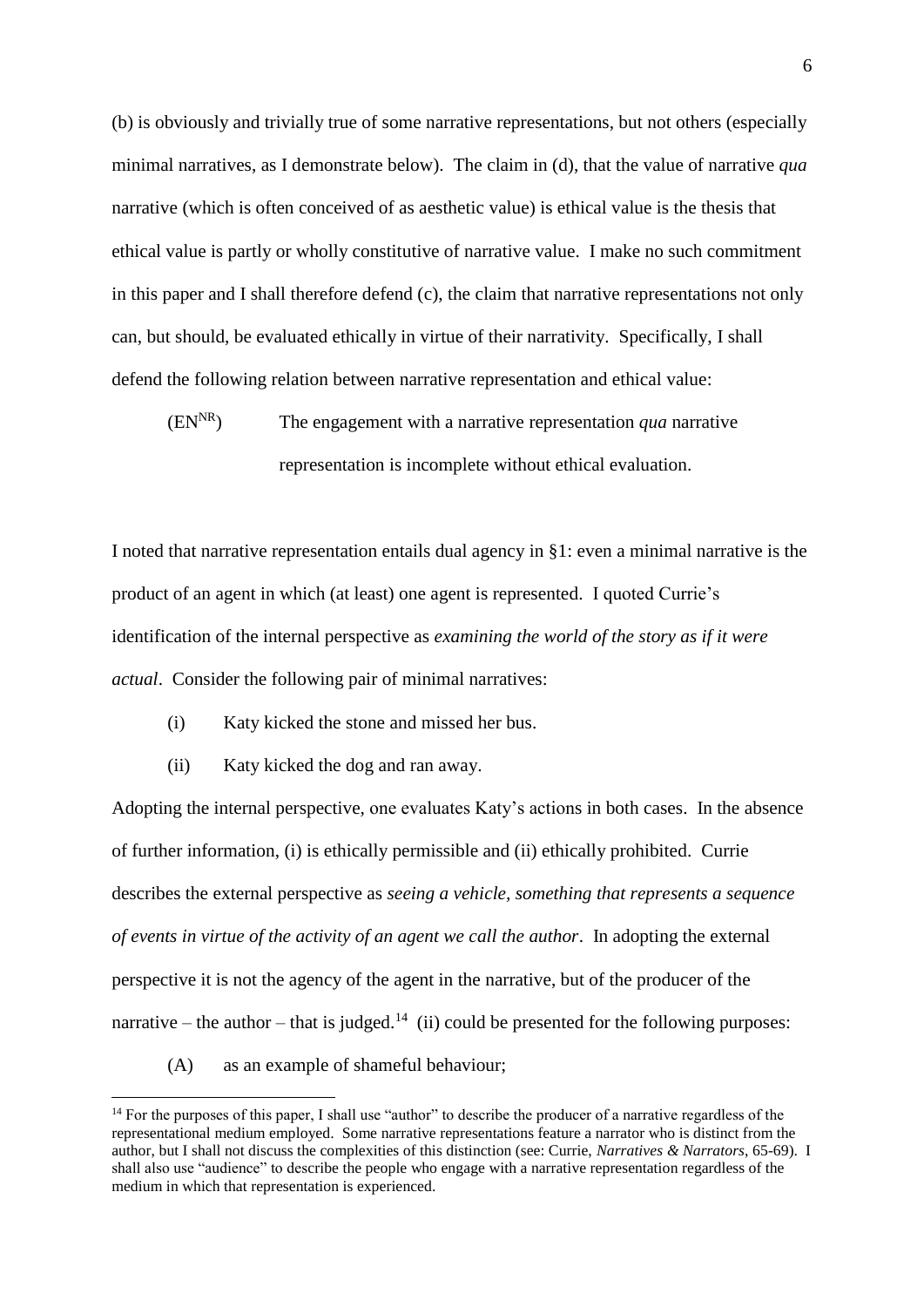### (B) as an example of admirable behaviour.

From the internal perspective, Katy's action is evaluated as unethical in both contexts; from the external perspective, the author is evaluated as ethical if he is criticising Katy's action (A), but unethical if he is demonstrating how clever she was, e.g. in being able to inflict harm on the dog without being bitten (B). The problem with (i) and (ii) is that the narratives are so minimal, communicating so little information, that there is barely any evidence to make an ethical evaluation of the represented agent and none at all for an ethical evaluation of the author. Both examples remain the product of an agent for which  $EN<sup>NR</sup>$  is true, but they show that the ethical evaluation of narratives does not necessarily provide knowledge and is not even always possible from the external perspective.

In §1 I identified the difference between minimal narratives and exemplary narratives as causal relations, thematic unity, and closure. In exemplary narratives, authors combine these three features to create a perspective on the agents, settings, and events represented. Lamarque refers to this perspectival nature as follows:

narratives are "opaque" somewhat as paintings are opaque.<sup>15</sup> They have the same kind of intentionality, not just as products of intentions, but also, in different ways and to different degrees, through expressing thoughts or a point of view on what they represent. This seems to be true of all narratives, not just those of literary fiction.<sup>16</sup> I shall employ *opacity* to distinguish the authorial perspective constitutive of an exemplary narrative from the *framework* produced thereby, which Currie identifies as 'a preferred set of cognitive, evaluative, and emotional responses to the story.<sup>'17</sup> He notes that there are no set

 $15$  The opacity of paintings is that, unlike photographs, 'they do not represent simply in virtue of standing in a causal relation to their subjects' (Lamarque, *Opacity of Narrative*, 9).

<sup>16</sup> Lamarque, *Opacity of Narrative*, 9. In this passage, Lamarque uses *all narratives* as similar, if not identical, to *exemplary narratives*, i.e. narrative representations as 'complex, involving structure and connectedness and crucially involving a narrator's point of view' (*Opacity of Narrative*, 11).

<sup>17</sup> Currie, *Narratives & Narrators*, 86.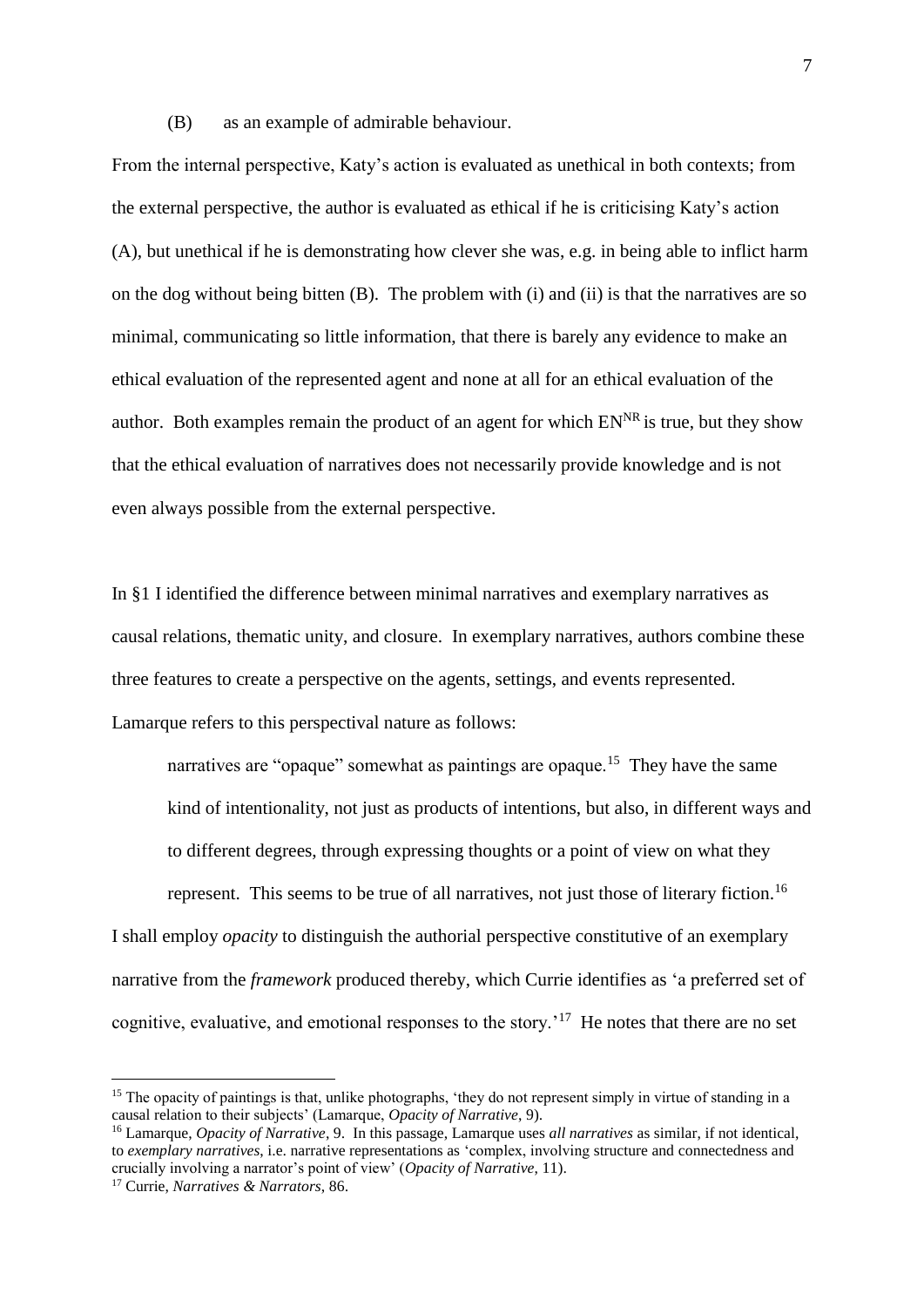of explicit instructions, but that the framework is expressed in the representation of the sequence of events. From this framework Currie proceeds to

the *standard mode of engagement* with narrative. Narratives, because they serve as expressive of the points of view of their narrators, create in our minds the image of a persona with that point of view, thereby prompting us to imitate salient aspects of it – notably evaluative attitudes and emotional responses. In taking on those responses, we thereby come to adopt, wholly or in part, the framework canonical for that work.<sup>18</sup>

The standard mode of engagement is thus the adoption, by audiences, of the framework that the author invites one to adopt.

It is this framework – *the preferred set of cognitive, evaluative, and emotional responses* – that produces a more complex relation between narrative representation and ethical value in the case of exemplary narratives. In contrast to minimal narratives, the necessary relation between narrative representation and ethical value in exemplary narratives is twofold:

 $(EN<sup>EX</sup>)$ The engagement with an exemplary narrative *qua* narrative is incomplete without a dual ethical evaluation, from both the internal and external perspectives.

The *History of the Conquest of Peru* and *Citizen Kane* therefore invite the following ethical evaluations:

(1) the agency of the characters represented in the narrative, represented as they are by the author within a particular framework; e.g., the agency of Francisco Pizarro or Charles Foster Kane.

<sup>18</sup> Currie, *Narratives & Narrators*, 106.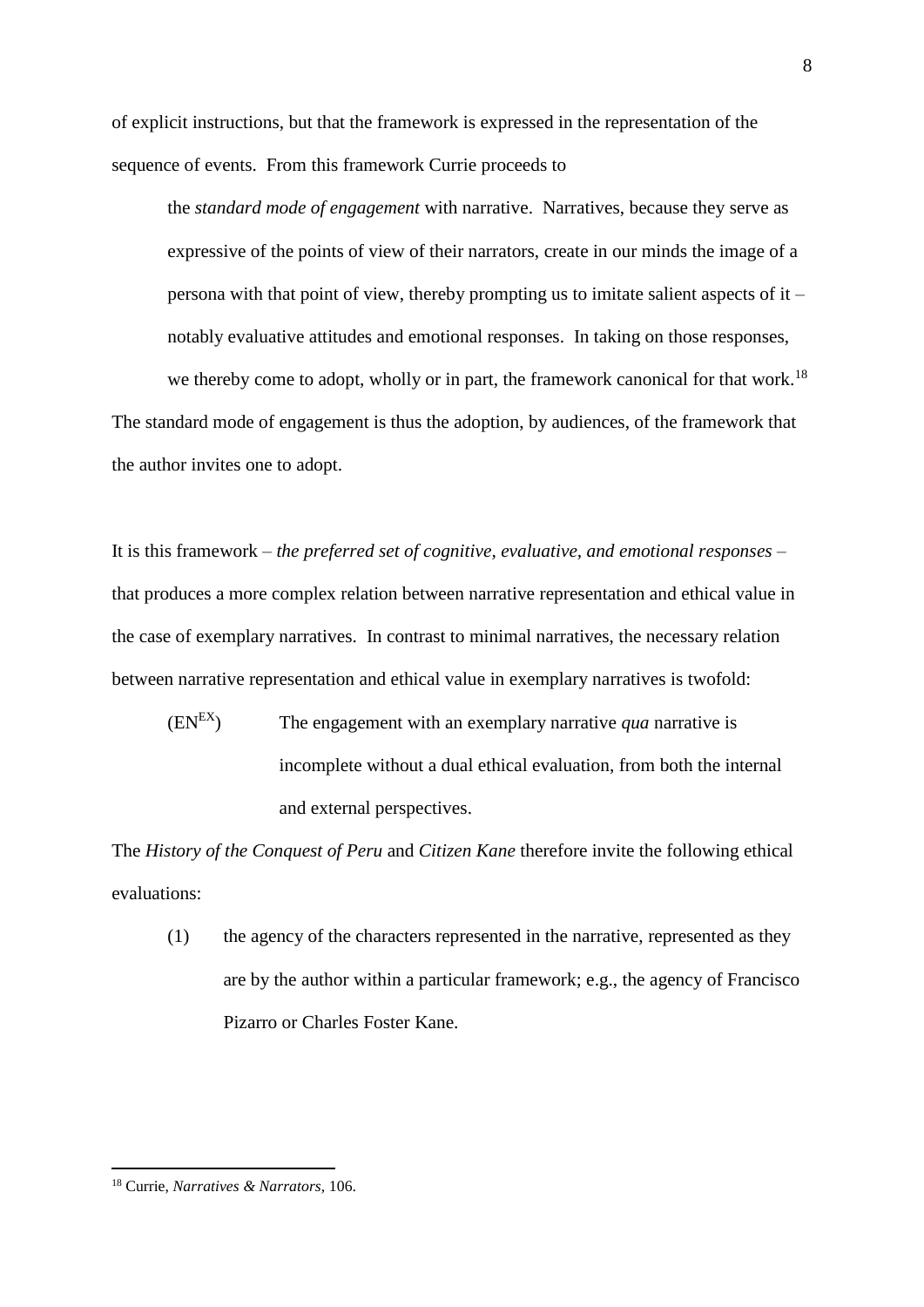(2) the agency of the author in telling the story, which includes the decision to represent the characters within a particular framework; e.g., the agency of Prescott or Welles.

Both the actions of the characters in the story and action of the author in telling the story are subject to ethical appraisal and different authors can provide different frameworks for the same characters and events. In *Triumph of the Will*, e.g., Riefenstahl frames Hitler as a messianic saviour who descends from the heavens to lead the German people to glory. In contrast, Oliver Hirschbiegel frames Hitler as an evil megalomaniac who sacrifices millions of people – including the German nation – for his self-aggrandisement in *Downfall*. If one rejects the standard mode of engagement for *Triumph of the Will* – Hitler as heroic – in adopting the internal perspective, then one will make a negative judgement of Riefenstahl for creating that framework in adopting the external perspective.<sup>19</sup>

When discussing closure as a criterion of exemplary narratives in §1, I mentioned White, who maintains that narrative closure is a resolution that is presented by the author as either moral or immoral.<sup>20</sup> When history is represented in a narrative rather than non-narrative form:

The demand for closure […] is a demand […] for moral meaning, a demand that sequences of real events be assessed as to their significance as elements of a *moral*  drama.<sup>21</sup>

In the terminology I am employing, White is claiming that the standard mode of engagement with (historical exemplary) narrative representations requires the adoption of an internal perspective that *prioritises* ethical evaluation. My claim is that the standard mode of

 $19$  Riefenstahl denied the framework I have described here post-war, which is hardly surprising. For an unsurpassed philosophical discussion of the film see: Mary Devereaux, "Beauty and evil: the case of Leni Riefenstahl's *Triumph of the Will*," in J. Levinson, ed., *Aesthetics and Ethics: Essays at the Intersection*  (Cambridge: Cambridge University Press, 1998), 227-256.

 $20$  White, "Value of Narrativity," 23.

<sup>&</sup>lt;sup>21</sup> White, "Value of Narrativity," 24.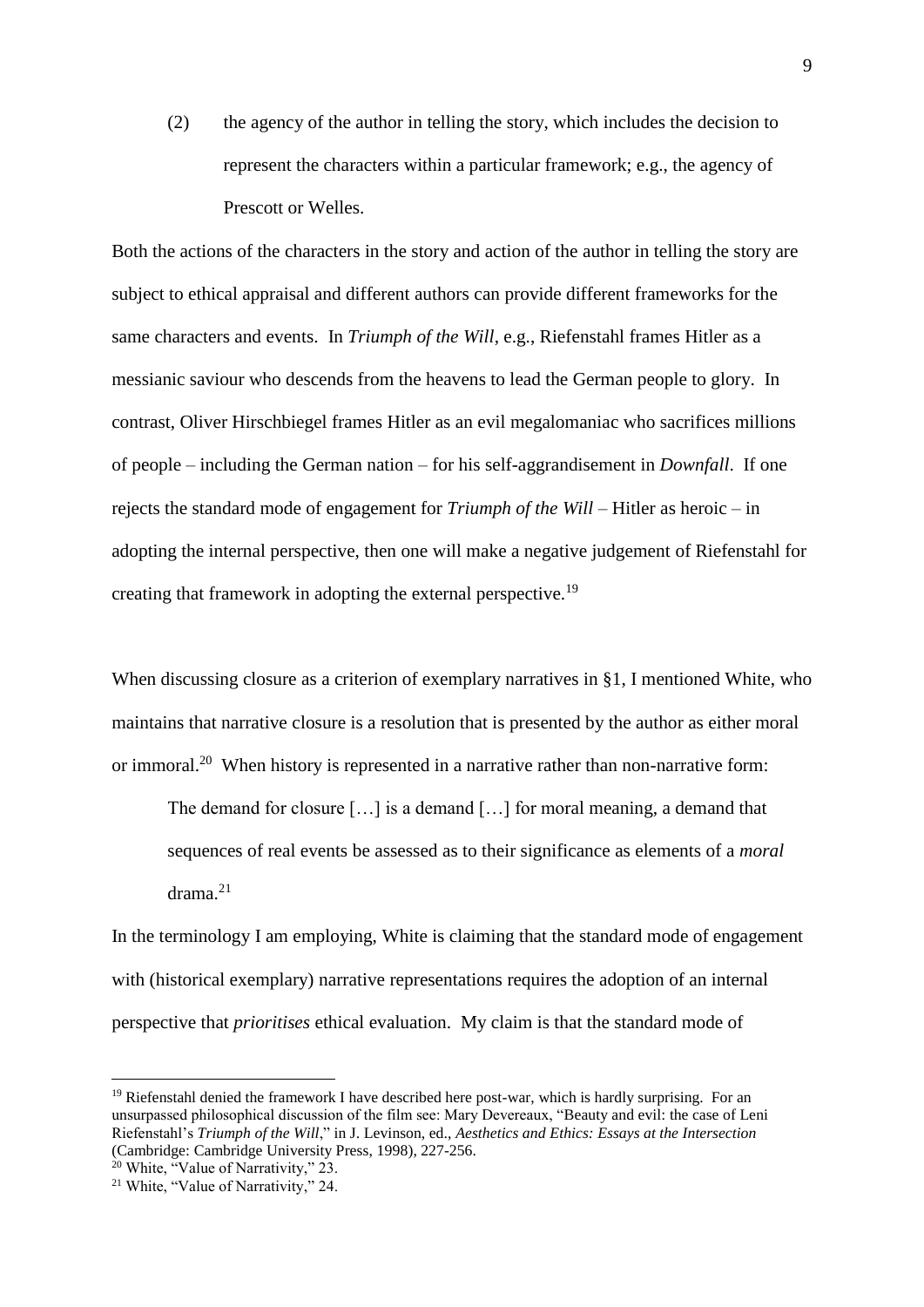engagement with exemplary narratives requires the adoption of an internal perspective that *involves* ethical evaluation. The greater complexity of the necessary relation between exemplary narratives and ethical evaluation on the one hand and minimal narratives and ethical evaluation on the other hand creates the need for a two-part thesis:

- $(T<sup>NR</sup>)$  Narrative representations are essentially ethical in virtue of their combination of agency and events.
- $(T<sup>EX</sup>)$  Exemplary narratives are essentially ethical in virtue of both the combination of agency and events represented and the agency of the author in inviting the adoption of a particular framework.

 $T<sup>NR</sup>$  and  $T<sup>EX</sup>$  are neither controversial nor remarkable claims and would perhaps not even be interesting had they not served as springboards for so many erroneous conclusions about the relationship between narrative representation and ethical value. I mentioned the following distinction in my abstract, which I have been employing heretofore and shall continue to employ (unless quoting directly):

- (I) *Ethical* as opposed to a-ethical or amoral, i.e. a positive, negative, or ambiguous evaluation of agency or character; and
- (II) *Moral* as opposed to immoral or unethical, i.e. a positive evaluation of agency or character. 22

Returning to the pair of examples above, both *Triumph of the Will* and *Downfall* have ethical value, but only *Downfall* has moral value. My thesis, as articulated in  $T<sup>NR</sup>$  and  $T<sup>EX</sup>$ , is that

<u>.</u>

 $22$  The difference is usually conceived in terms of "ethics" as a concern with social values and/or the good life and "morality" as a concern with judgement and/or the principles of right conduct. The *locus classicus* of this distinction is Hegel's critique of Kant's *Moralität* (morality) in terms of *Sittlichkeit* (ethical life) in *Phenomenology of Spirit* and *Elements of Philosophy of Right*. It is sometimes articulated in terms of ethics as descriptive and morality as normative, but this is an over-simplification – particularly when applied to the evaluation of narrative representations. The distinction has been embraced by critical theory and developed by Jürgen Habermas, who contrasts moral discourse with ethical discourse in *Justification and Application* and *The Inclusion of the Other*. In analytic philosophy, Bernard Williams adopted the distinction in *Ethics and the Limits of Philosophy*.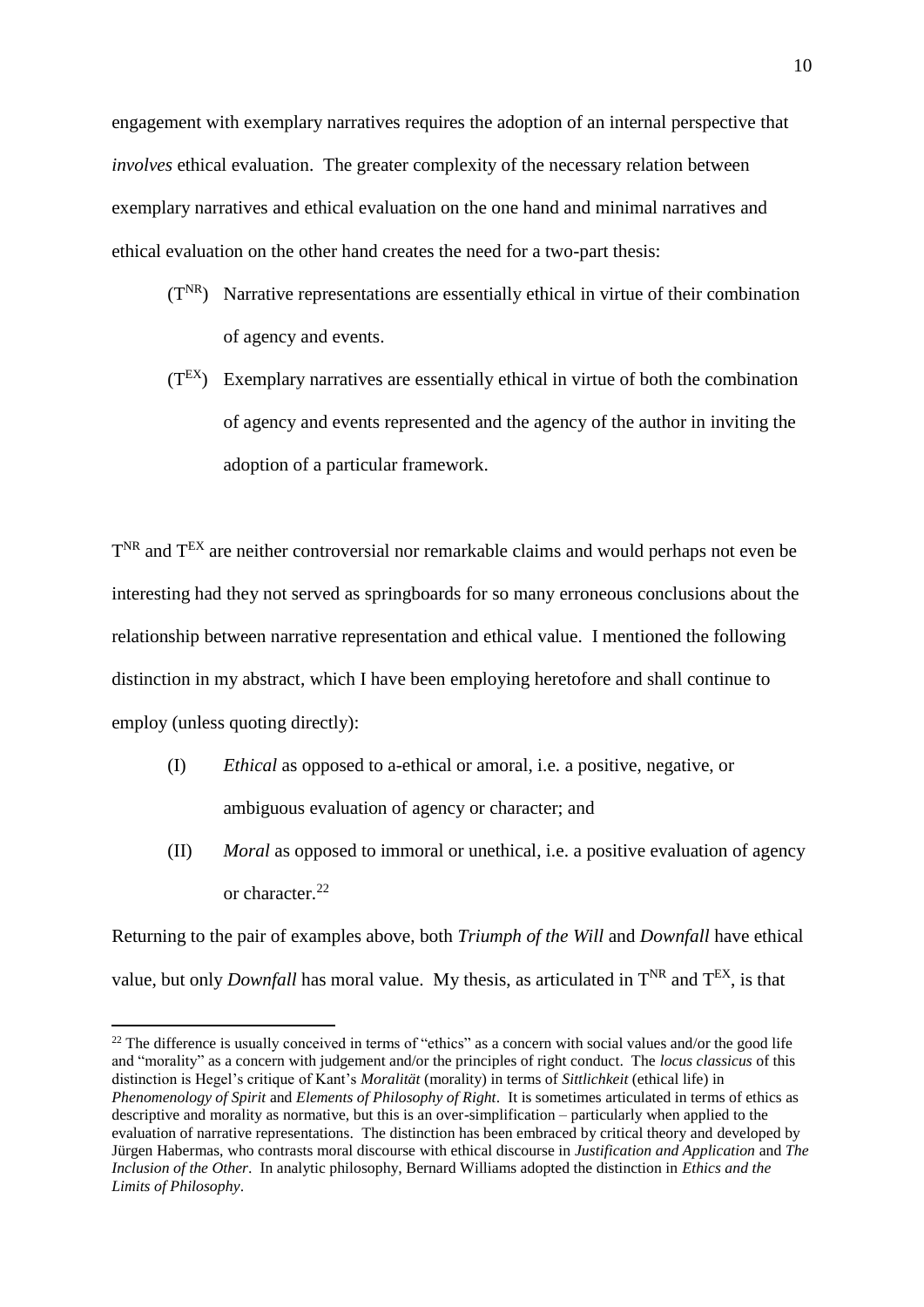narrative representation is essentially ethical in virtue of its narrativity. The erroneous conclusion to draw is that every narrative representation is essentially moral, i.e. subject to a positive ethical evaluation in virtue of its narrativity. Conclusions such as this have, however, been reached in both the theoretical and philosophical approaches to narrative representation, where they are propagated from within the movements known as the "ethical turn" and "aesthetic education" respectively. In order to avoid conflation with a distinction that can at times be subtle, I shall revise my two-part thesis as follows:

- $(TR^{NR})$ Narrative representations are essentially ethical, but not essentially moral, in virtue of their combination of agency and events.
- $(TR<sup>EX</sup>)$  Exemplary narratives are essentially ethical, but not essentially moral, in virtue of both the combination of agency and events represented and the agency of the author in inviting the adoption of a particular framework.

The arguments that narrative representations are essentially moral focus exclusively on exemplary narratives and I shall follow suit. In the remainder of this paper I defend my deflationary account of the ethical value of exemplary narratives,  $TR<sup>EX</sup>$ , against three inflationary accounts – from Nussbaum, Carroll, and Harpham respectively.

## **3. The Moral Value of Novels**

The elevation of the ethical value of narrative representation to moral value has primarily focused on fictional narratives, especially – although not exclusively – literary fictions, usually understood as those fictions that are either judged as artistically or aesthetically valuable. Patrick Fessenbecker describes the ethical turn at the end of the twentieth century as involving a confluence of three traditions: the neo-Aristotelian, exemplified by Nussbaum;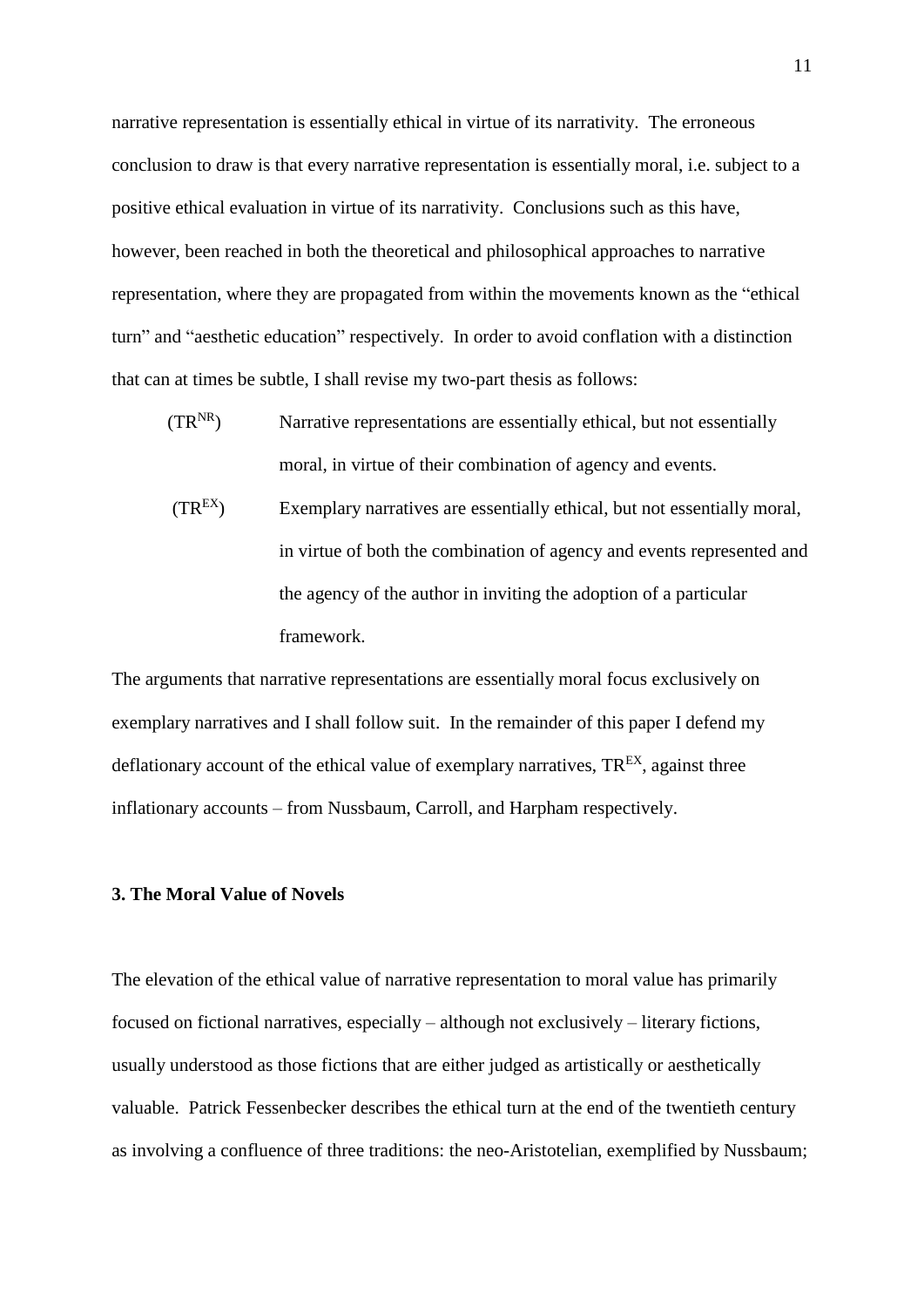the challenge to scientistic epistemology, exemplified by Richard Rorty; and Levinasian poststructuralism, exemplified by Jacques Derrida.<sup>23</sup> What each of these disparate strands holds in common is a belief that the literary experience, the experience of engaging with a literary work *qua* literature (however that is conceived in the respective traditions) is in some way essentially moral. Within the ethical turn, more attention has been paid to literary narratives than lyric poetry and Rorty and Nussbaum focus on the narrative category of novels.<sup>24</sup> Nussbaum narrows her focus even further, to the genre of 'realist Anglo-American<sup>'25</sup> and 'realist social<sup>'26</sup> novels, of which the works of Charles Dickens, Henry James, Marcel Proust, and Richard Wright are paradigmatic. I shall hereafter refer to this genre of exemplary narratives as *realist novels*. Nussbaum's approach takes the unity of literary form and literary content as its starting point. As I am sympathetic to the view that there is a particularly intimate relationship between form and content in literature, I shall accept the inseparability relation without probing its precise nature, agreeing that form and content cannot be separated in the experience of a work of literature *qua* literature, although they can and are separated for critical and analytical purposes.<sup>27</sup> Commentators have identified three ways in which Nussbaum binds form-content inseparability to moral value – literary content, literary form, and literary imagination – each of which I shall consider in turn<sup>28</sup>

<sup>&</sup>lt;sup>23</sup> Fessenbecker, "Defense of Paraphrase," 118.

<sup>24</sup> Richard Rorty's nuanced contribution to the ethical turn is set out in: *Contingency, irony, and solidarity* (New York: Cambridge University Press, 1989).

<sup>25</sup> Nussbaum, *Love's Knowledge*, 10.

<sup>26</sup> Nussbaum, *Love's Knowledge*, 87.

<sup>&</sup>lt;sup>27</sup> The various conceptions of form-content unity, which I discuss in detail in *The Value of Literature* (London: Rowman & Littlefield International, 2016), include the following relations: identity, indistinguishability, constitution, inseparability, and irreducibility. Nussbaum is unclear as to the precise relation envisaged. Due to the terminology employed in the quote immediately below I have characterised the relation as inseparability, but the same quote could also be conceived as a constitution relation, e.g. that form (partly) constitutes content. <sup>28</sup> See, e.g., respectively: Patrick Gardiner, "Professor Nussbaum on The Golden Bowl," *New Literary History 15* (1983), 179-184; Richard Eldridge, "'Reading for Life': Martha C. Nussbaum on Philosophy and Literature," *Arion 2* (1992), 187-197; and Cora Diamond, "Martha Nussbaum and the Need for Novels," *Philosophical Investigations 16* (1993), 128-153.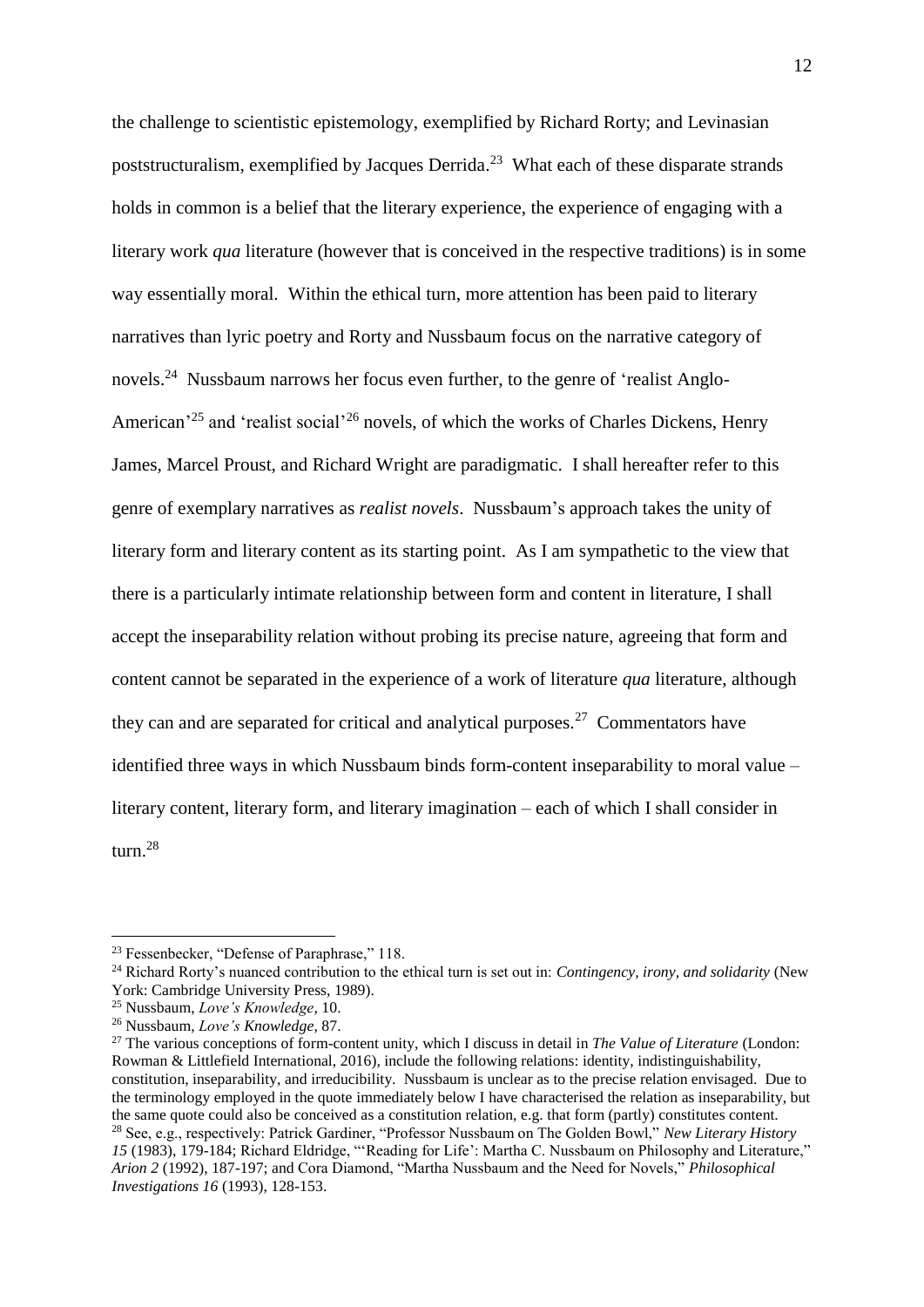According to Nussbaum: 'Literary form is not separable from philosophical content, but is, itself, a part of content – an integral part, then, of the search for and of the statement of truth.<sup>'29</sup> A consequence of inseparability is that content cannot be paraphrased without loss of identity and, as a result, certain truths can only be conveyed in narrative form such that there is a unique kind of non-propositional moral knowledge communicated by realist novels. Realist novels are particularly suited to the Aristotelian conception of moral value because of their structural complexity, open-endedness, and concern with the ordinary and the everyday.<sup>30</sup> The standard mode of engagement with these novels extends life horizontally by broadening the reader's experience of people, places, and events, and vertically by the precision and richness of their representations.<sup>31</sup> Nussbaum extends the moral value of realist novels to the political sphere, claiming that they promote liberal democracy. The moral and political value of reading, e.g., *Hard Times* is that the novel 'makes us acknowledge the equal humanity of members of social classes other than our own<sup>2</sup>.<sup>32</sup> Dickens combines narrative form with moral content such that one cannot adopt the standard mode of engagement without accepting that the factory workers are fully human. *Hard Times* thus embodies a liberal democratic vision in its framework, which is enacted by the novel's form.<sup>33</sup> Realist novels promote compassion as well as egalitarianism because 'concern for the disadvantaged is built into the structure of the literary experience'.<sup>34</sup> The moral content of realist novels cannot be separated from the narrative representation without loss of identity and the moral evaluation of a novel therefore requires that the moral content be judged in the narrative form in which it is presented in the novel rather than in a paraphrased (or otherwise-altered) form.

<sup>29</sup> Nussbaum, *Love's Knowledge*, 3.

<sup>30</sup> Nussbaum, *Love's Knowledge*, 46-47.

<sup>31</sup> Nussbaum, *Love's Knowledge*, 48.

<sup>32</sup> Nussbaum, *Poetic Justice*, 34.

<sup>33</sup> Nussbaum, *Poetic Justice*, 36.

<sup>34</sup> Nussbaum, *Poetic Justice*, 87.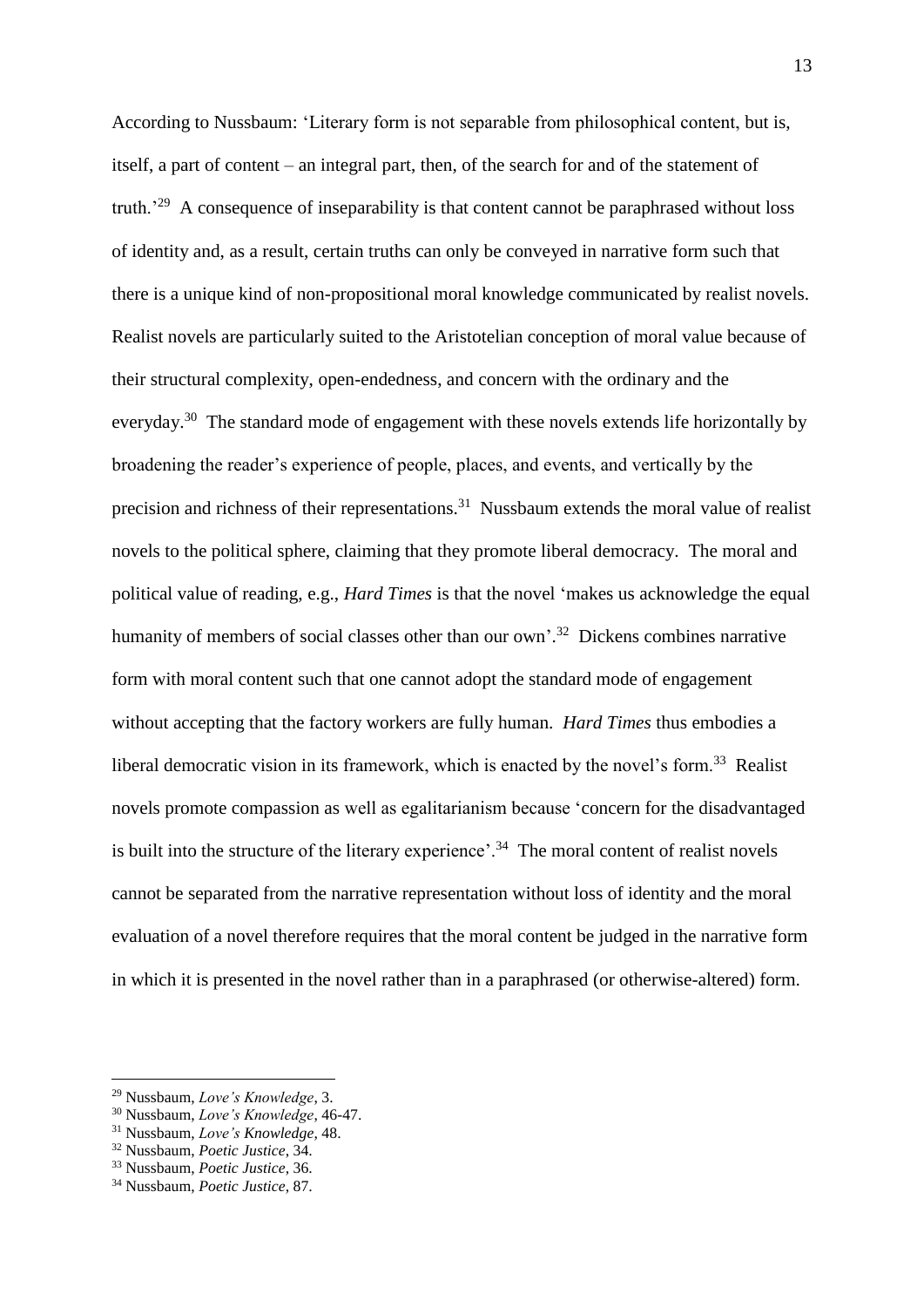Moral value is not only relevant to the literary value of Dickens' works, but essential, because the novels cannot be read *qua* literature without accepting the morality promoted. 35

In the terms I set out in §2, Nussbaum advances the following claim:

 $(MN<sup>RN</sup>)$ Realist novels are essentially moral in virtue of both the combination of agency and events represented and the agency of the author in inviting the adoption of the framework particular to the novel.

In defence of MN<sup>RN</sup>, Nussbaum argues that novels with immoral frameworks do not constitute counter-examples to her position. 'Literature has great seductive power: it can get us to sympathize with class privilege, the oppression of women, war and pillage, and […] hideous racism.<sup>36</sup> Her point is that in the category she has selected (the novels of Dickens, James, Proust, and Wright) the narrative form is part and parcel of the *moral* value and this thesis is unaffected by the existence of other categories (e.g., the surrealist novels of Louis-Ferdinand Céline and Henry Miller), where the narrative form is part and parcel of the negative (or ambiguous) ethical value. The problem with this strategy is that it reveals Nussbaum's thesis as at best restricted to philosophical methodology and at worst tautologous. The novels of Dickens, James, Proust, and Wright have been selected precisely for their moral value in the first instance and  $MN^{RN}$  therefore collapses into:

(MN<sup>MN</sup> ) Moral novels are essentially moral in virtue of both the combination of agency and events represented and the agency of the author in inviting the adoption of the framework particular to the novel.

 $MN^{MN}$  is not only compatible with my thesis,  $TR^{EX}$ , but fails to elevate the ethical value of narrative representation to moral value. All exemplary narratives are essentially ethical and within the broad category of exemplary narratives sub-categories can be selected according to

<sup>35</sup> Nussbaum, "Exactly and Responsibly," 360.

<sup>36</sup> Nussbaum, "Exactly and Responsibly," 355.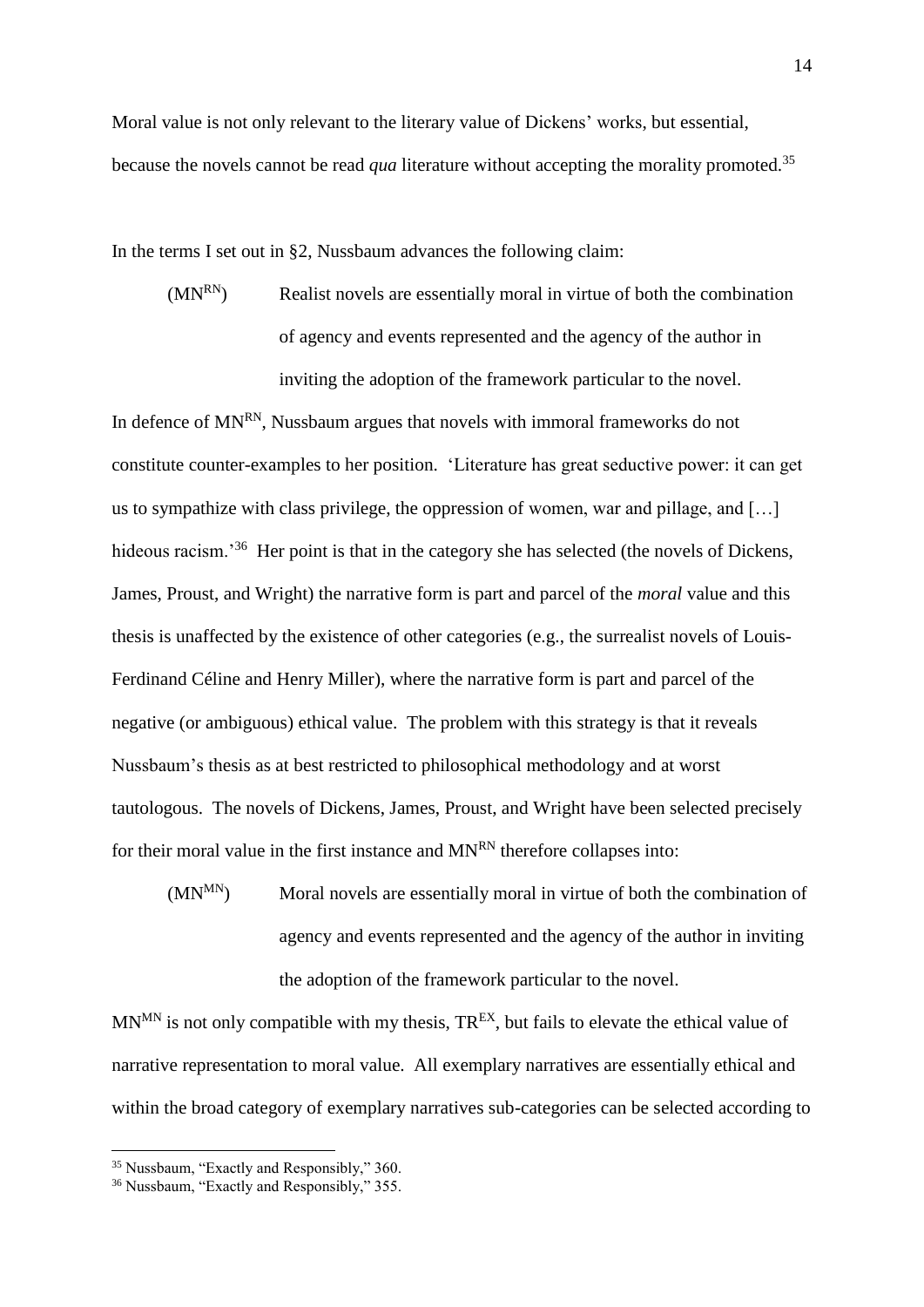their ethical valence, e.g. realist novels (moral value) and surrealist novels (negative ethical value).

The second approach to Nussbaum's theory has focused on the substantive value of literary form, which is also expressed in terms of the literary experience as essentially moral. Terry Eagleton offers a precise explanation of this conception of realist novels in the following two passages:

- (a) The classical realist novel is […] a moral practice in its very structure, shifting as it does from one centre of consciousness to another to constitute a complex whole. Literature can therefore be seen as a moral project even before it has come to utter a moral sentiment.<sup>37</sup>
- (b) the exhausting, exhilarating process of tracking the microscopic twists and turns of meaning in *The Ambassadors* or *The Golden Bowl* is itself a moral experience, rather as the inordinate length of the Proustian sentence, its capacity to propel itself through any number of intricate sub-clauses and around any number of hairpin syntactical bends without losing its steady semantic thrust, is a stylistic performance with intimate relevance to questions of moral value.<sup>38</sup>

In contrast to the focus on the moral value of literary content, which is characteristic of literary aesthetics, the focus on the moral value of literary form is characteristic of literary theory and tends to follow the theoretical approach in arguing on a case-by-case rather than categorical basis.

<sup>37</sup> Eagleton, *Event of Literature*, 60.

<sup>38</sup> Eagleton, *Event of Literature*, 47.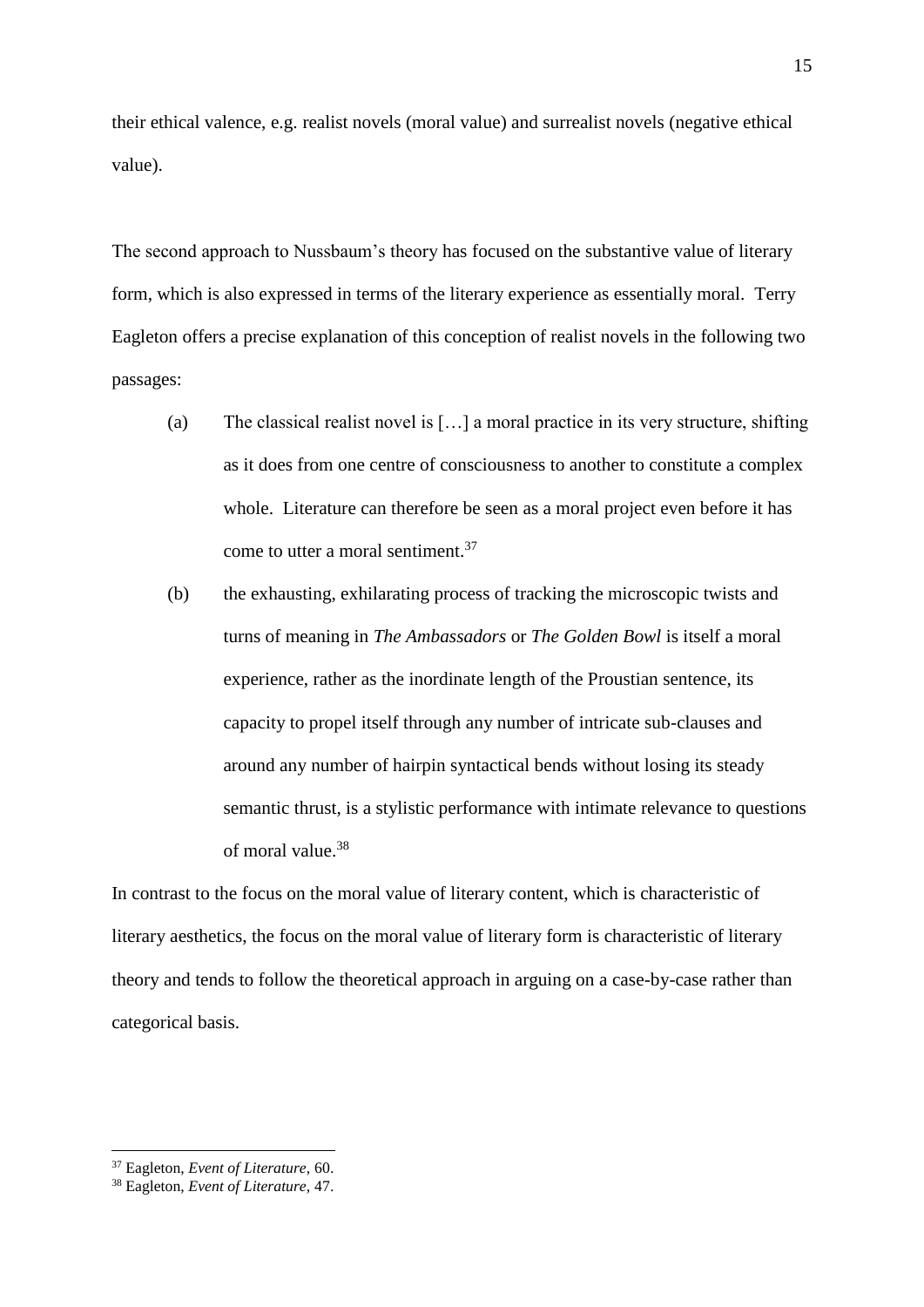The *shifting structural complexity* of realist novels is mentioned by both Eagleton and Nussbaum,<sup>39</sup> but the feature is by no means restricted to the genre. In his L.A. Quartet (*The Black Dahlia*, *The Big Nowhere*, *L.A. Confidential*, and *White Jazz*), James Ellroy employs parallel points of view and labyrinthine storylines to present a dark and disturbing vision of an oppressive, corrupt, racist, and homophobic mid-century Los Angeles. The literary form of the Quartet becomes successively richer and more complex as the various protagonists become progressively more debased and irresponsible. The detective duo of *The Black Dahlia*, Bucky Bleichert and Lee Blanchard, are choirboys in comparison with the only three central characters that survive the rigours of the Quartet – David Klein, Edmund Exley, and Dudley Smith. The combination of formal innovation and downward moral spiral is most evident in *White Jazz*, where Ellroy uses the stream of consciousness style to original and subtle effect, creating an engrossing and compelling framework that invites admiration for Klein despite his many substantial moral flaws. Ellroy's series may not constitute an *immoral practice* in Eagleton's terms, but it is certainly a morally ambiguous practice. The problem for Nussbaum's claims about the moral value of literary form is that it appears as if similar narrative means can be employed to disparate ethical ends. Shifting structural complexity, microscopic twists and turns of meaning, inordinately long sentences, and stream of consciousness could all have different ethical valence if used by, e.g., either Henry James or James Ellroy. There is thus no necessary relation between literary form and moral value.

The third way in which Nussbaum's claims about the moral value of realist novels have been defended is by recourse to the literary imagination. Nussbaum maintains that the imaginative experience of reading realist novels *qua* literature promotes empathy and attention to the

<sup>39</sup> See, e.g., Nussbaum, *Love's Knowledge*, 139-142.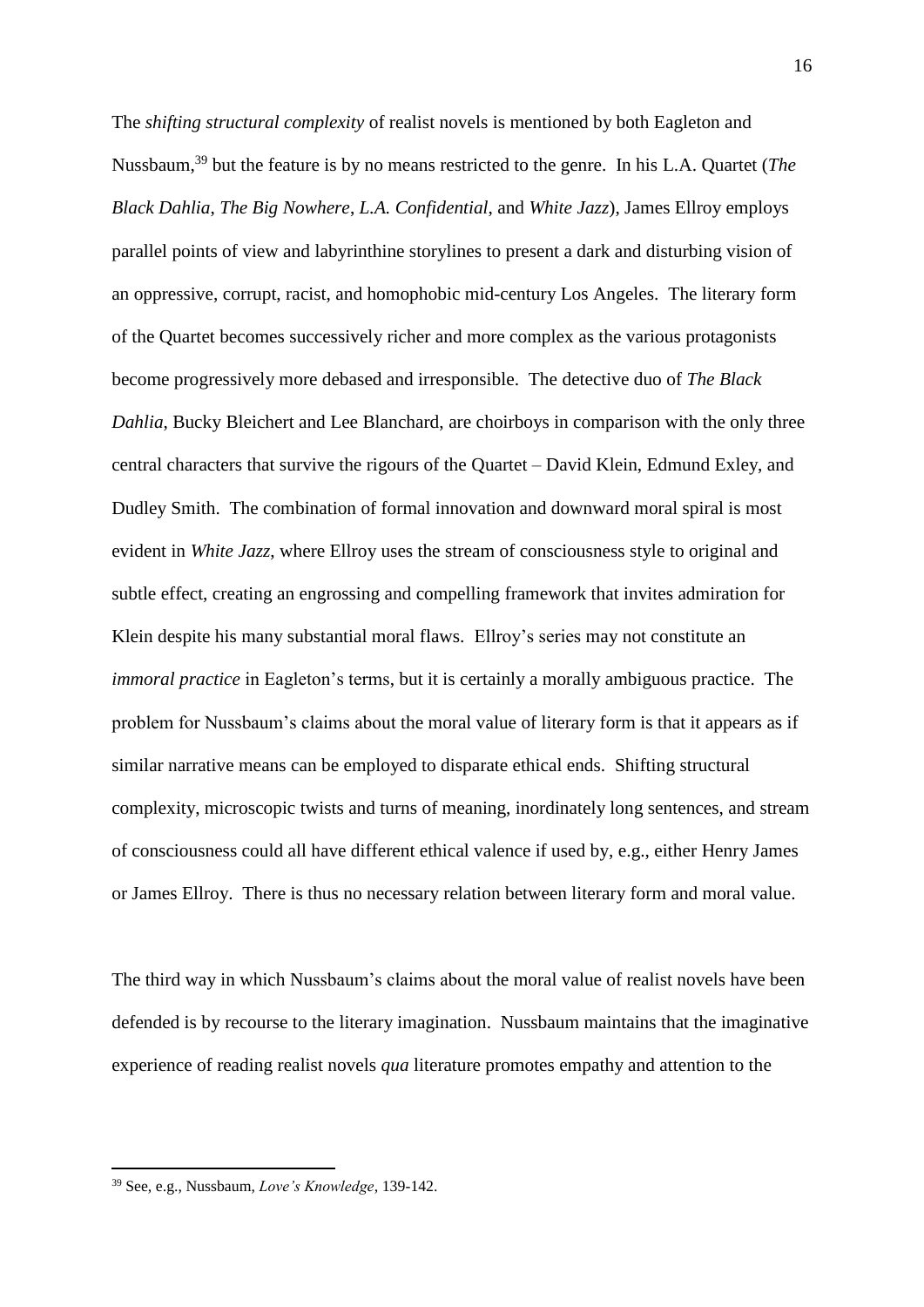historical and social contexts of moral judgement.<sup>40</sup> She associates literary content with responsiveness to moral particulars and literary form with the relation between particulars and universals that is constitutive of moral judgement. The idea is that if form and content are inseparable, then the responsiveness to particulars cannot be isolated from the play back and forth between particular and universal. In consequence, the literary imagination opens up possibilities for moral deliberation and action and the exercise of the literary imagination is a moral exercise. The problem with this strategy is that it assumes a relation between the literary imagination and the moral (as opposed to ethical) imagination. The experience of reading the novels of Samuel Beckett and William S. Burroughs is no less an exercise of the literary imagination than the experience of reading the novels of Dickens and Wright – and may well involve a more vigorous flexing of that imagination given the narrative experimentation of the former pair. The experience of reading *Murphy* or *Naked Lunch* is much more likely to open up possibilities for deliberation on absurdity, nihilism, and misanthropy than empathy and attention to the historical and social contexts of moral judgement, however, and is therefore distinctly ethical in my terms. All three versions of Nussbaum's argument for the moral value of realist novels are thus revealed to suffer from the same flaw, the failure to demonstrate a relation between exemplary narratives and moral rather than ethical value. Simply put: literary content, literary form, and the literary imagination can all vary in their ethical valence.

#### **4. The Virtue of Narrative Representation**

Carroll is usually associated with aesthetic education in philosophy rather than the ethical turn in criticism. Aesthetic education, which originated with the Third Earl of Shaftesbury

<sup>40</sup> Nussbaum, *Poetic Justice*, 115.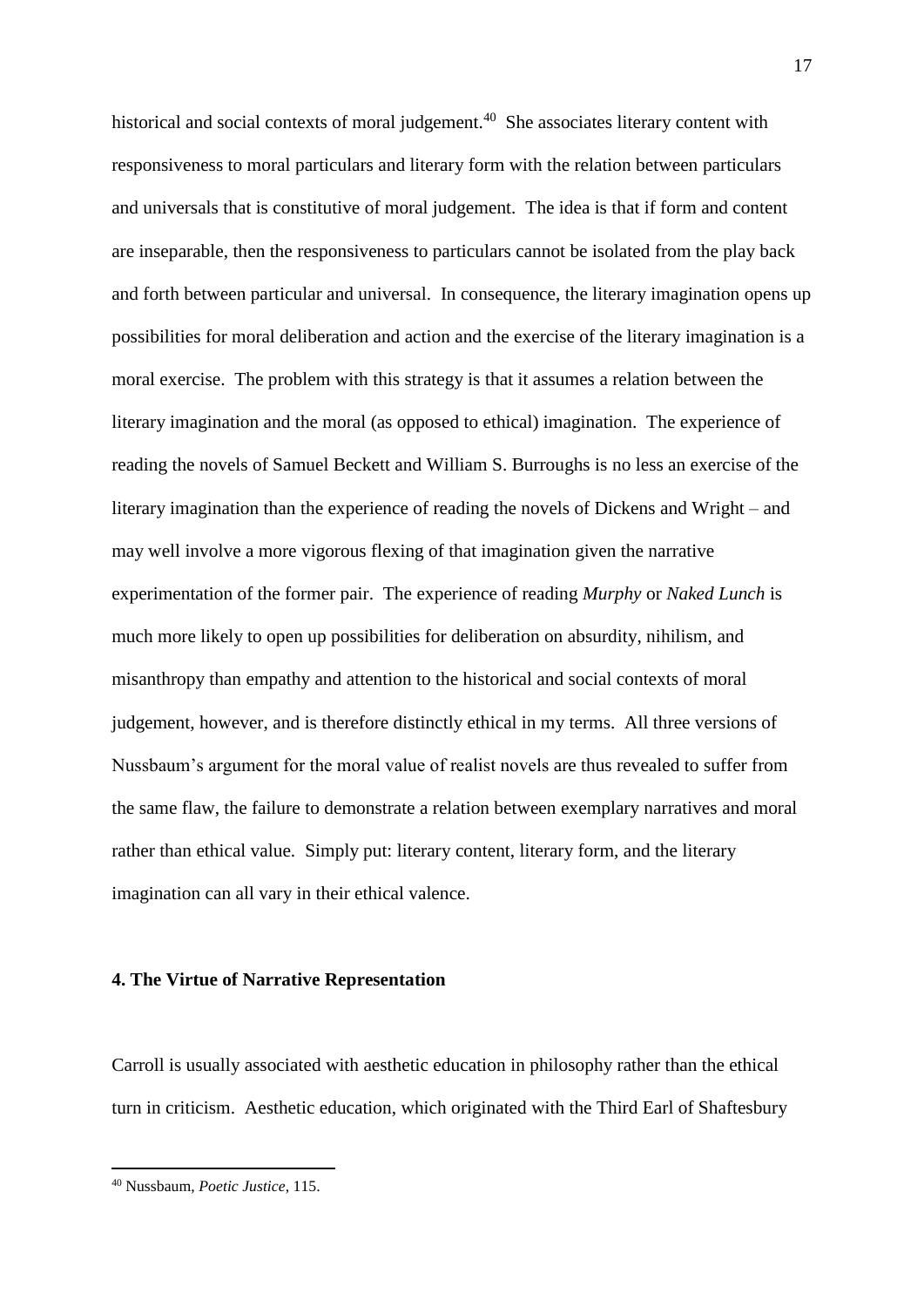and was popularised by Friedrich Schiller, is the thesis that the experience of art provides a moral (and political) education.<sup>41</sup> With regard to the moral value of narrative art, Carroll has a rigorous and sophisticated approach that begins at a similar point to that which I established in §2: 'artworks that are narratives of human affairs are generally the kind of thing it makes sense both to talk about in ethical terms and to assess morally.<sup>42</sup> Carroll maintains that there is a necessary relation between narrative representation and moral judgement.<sup>43</sup> The engagement with a narrative necessarily involves the mobilisation of the knowledge and emotions of readers or audiences, which includes the activation of moral beliefs and emotions, and thus necessarily exercises the moral powers of those engaging with the narrative.<sup>44</sup> He regards the emotions as the basis of this link between work and response and the capacity of narrative representation to stimulate the moral emotions of audiences is crucial to his thesis. As with Nussbaum on form-content inseparability, I shall accept this claim without analysing the details of his position. Carroll maintains that narrative artworks can enrich the moral understanding of audiences, an approach he calls 'the *clarificationist view*'.<sup>45</sup> He is careful to ward off the objection that the knowledge yielded by artistic narrative representations is banal or platitudinous, maintaining that the refinement of virtue concepts is cognitively valuable because it cultivates greater discrimination and thereby enhances understanding.<sup>46</sup> Carroll articulates the value of this refinement in his description of one of the means by which clarificationism operates, the deployment of a narrative device called a *virtue wheel*:

<u>.</u>

<sup>41</sup> See: Third Earl of Shaftesbury (Anthony Ashley-Cooper), *Characteristics of Men, Manners, Opinions, Times Volumes I-III* (Indianapolis: Liberty Fund, 1714 [2001]); and Friedrich Schiller, *On the Aesthetic Education of Man: In a Series of Letters*, trans. Elizabeth M. Wilkinson & L.A. Willoughby (Oxford: Clarendon Press, 1794 [1967]). Shaftesbury's theory is spread throughout all three volumes of the *Characteristics*.

<sup>&</sup>lt;sup>42</sup> Carroll, "Art, narrative, and moral understanding," 138.

<sup>43</sup> Carroll's conception of this relation is consistent with his view, expressed throughout *Art in Three Dimensions* and elsewhere, that both moral value and cognitive value are constitutive of artistic value, i.e. that there is a necessary relation between moral value and artistic value and between cognitive value and artistic value.

<sup>44</sup> Carroll, "Art, narrative, and moral understanding," 141.

<sup>&</sup>lt;sup>45</sup> Carroll, "Art, narrative, and moral understanding," 142.

<sup>46</sup> Carroll, *Art in Three Dimensions*, 216.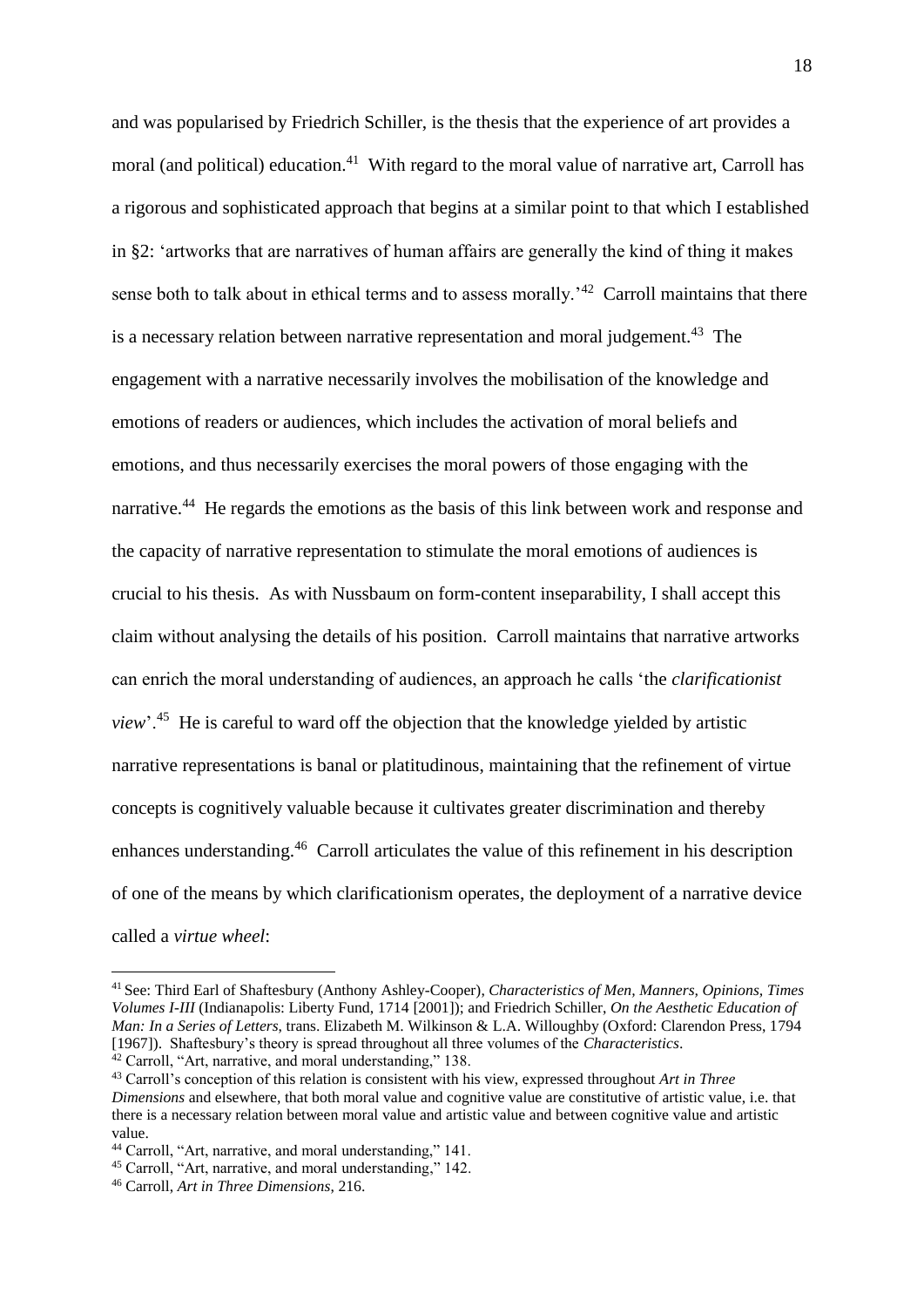A virtue wheel or virtue tableau comprises a studied array of characters who both correspond and contrast with each other along the dimension of a certain virtue or package of virtues – where some of the characters possess the virtue in question, or nearly so, or part of it, while others possess the virtue, but only defectively, or not at all, even to such an extent that their lack of the virtue in question amounts to the vice that corresponds to the virtue. 47

One of the examples he employs is Dickens' *Great Expectations*, where the following characters are compared in terms of their virtues as parents: Joe Gargery, Abel Magwitch, Miss Havisham, and Mrs Gargery.<sup>48</sup> The novel is structured so as to juxtapose these characters, situating each at a different position on the virtue wheel. The correspondence and contrast between the virtues and vices displayed by these characters in their respective roles as parents in the novel provides a sustained exploration of the concept of parenting by the studious variation of similarity and difference. The virtue wheel is partly constitutive of Dickens' framework. In the standard mode of engagement readers adopt the framework and respond to the characters in terms of their respective virtues and vices, i.e. positively towards Joe and negatively towards his wife. The practice serves to sharpen reader recognition ability and make explicit the criteria for the application of the relevant concepts, which is of particular use in moral cases, where concepts are typically vague or abstract.<sup>49</sup> 'In this, such virtue wheels serve the purpose of moral education'.<sup>50</sup> Virtue wheels in works such as Sophocles' *Antigone*, the mystery play *Mankind*, *Great Expectations*, and E.M. Forster's *Howards End* share the function of conceptual clarification with thought experiments. Carroll is quick to address the charge that virtue wheels serve as nothing more than

<sup>47</sup> Carroll, *Art in Three Dimensions*, 217.

<sup>48</sup> Carroll, *Art in Three Dimensions*, 217.

<sup>49</sup> Carroll, *Art in Three Dimensions*, 220.

<sup>50</sup> Carroll, *Art in Three Dimensions*, 220.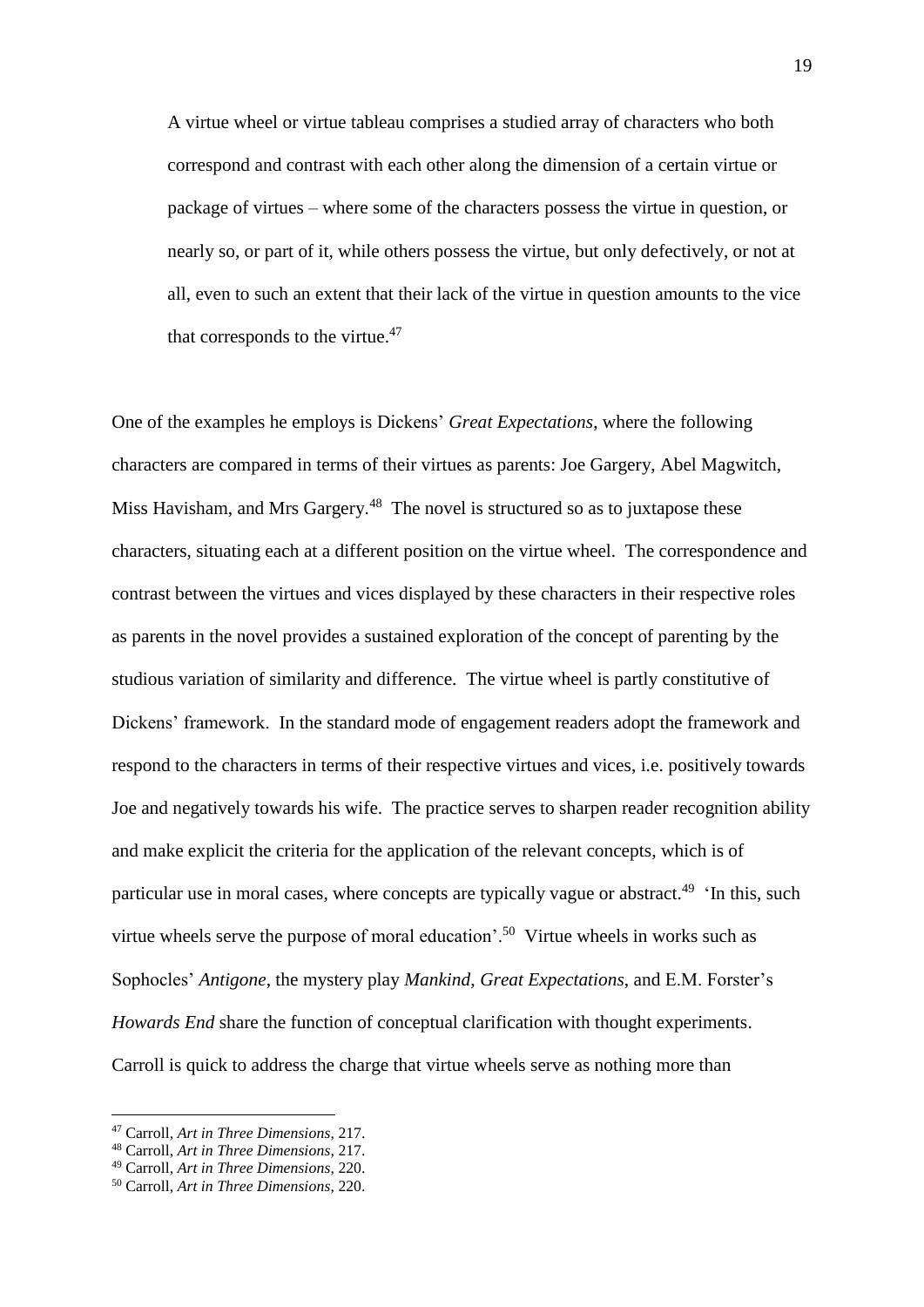organisational devices aimed at preserving the coherence and unity of the work. Virtue wheels do serve this purpose, as a formal device that enhances the thematic unity characteristic of exemplary narratives, but they also prompt self-reflection on the part of readers:

Once the reader has begun to contemplate the pertinent virtues and their putative status in a given literary work, it is natural for her or him to reflect on how the characterizations implied by the text apply outside the text. How are we to determine which virtues are true and which are false without considering the application of the relevant concepts outside the text?<sup>51</sup>

The evidence Carroll offers for virtue wheels thus combines the theoretical, a rewarding interpretation of the respective works, with the empirical, the actual reader or audience response in the standard mode of engagement. Drawing on an analysis of art history, Carroll offers further evidence that art has served a didactic purpose across space as well as time:

unquestionably, in many of the artistic traditions of Asia, Africa, and Europe, art from time immemorial has served as a means for teaching about and meditating upon virtue and vice, often by example. 52

Most of Carroll's elucidation is focused on literature, but he extends the existence of virtue wheels to all narrative art, including theatre, film, television, narrative painting, narrative sculpture, and dance. 'The virtue wheel is a structure that we encounter again and again in artworks, particularly narratives with more than one character.<sup>553</sup> The virtue wheel is thus part of the framework of certain narrative works of art such that the standard mode of engagement with those works clarifies the concept of the particular virtue represented and

<u>.</u>

<sup>51</sup> Carroll, *Art in Three Dimensions*, 233.

<sup>52</sup> Carroll, *Art in Three Dimensions*, 225.

<sup>53</sup> Carroll, *Art in Three Dimensions*, 223. Carroll seems to be suggesting that the deployment of virtue wheels is not restricted to the category of exemplary narratives I defined in §1. As the evidence for virtue wheels is strongest in exemplary narratives, I shall not discuss their deployment beyond this category.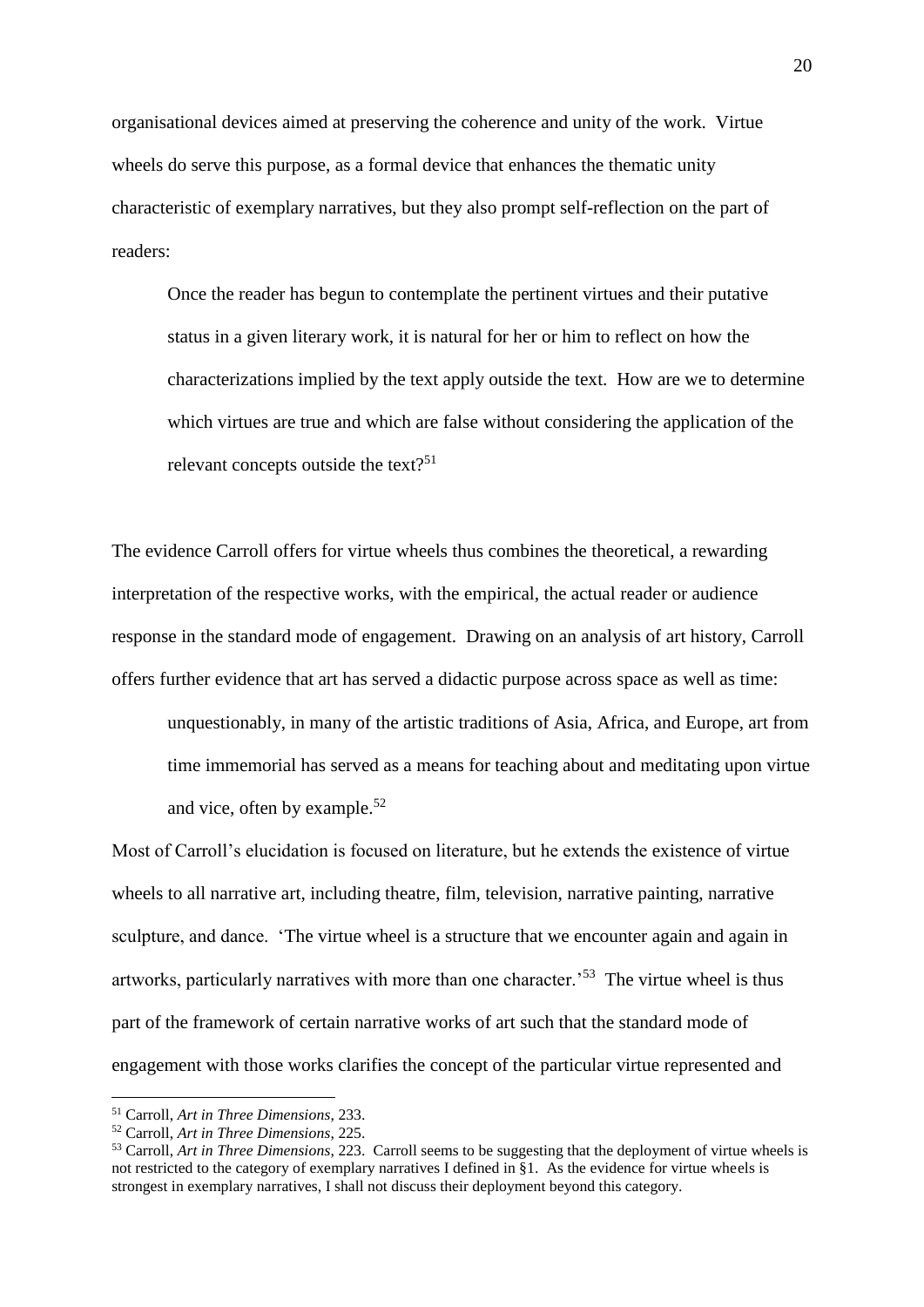thereby produces an increased moral understanding in readers or audiences. Virtue wheels contribute to the high narrativity of exemplary narratives and those exemplary narratives that deploy virtue wheels therefore have moral value in virtue of their narrativity, i.e. virtue wheels evince a necessary relation between narrative representation and moral value.

The problem with the particular link Carroll proposes between narrative representation and moral value is not its weakness, but its strength. A virtue wheel is clearly an element of both narrativity (linked, in particular, to thematic unity) and moral value (the clarification of virtue concepts) in the examples Carroll employs. Consider, however, D.W. Griffiths' 1915 prototype feature film, *The Birth of a Nation*. The cinematic work is an exemplary narrative in which the Ku Klux Klan are portrayed as heroic defenders of liberty in the former Confederate States during the Reconstruction Era. The narrative deploys a virtue wheel with regard to the concept of racial equality, presenting an especially complex formal structure due to the salience of racial identity to the instantiation of the virtue and vice in individuals, a complexity that is enhanced by the presence of mixed race characters. The virtue wheel includes: Ben Cameron (white, opposes), Flora Cameron (white, opposes), Mammy (black, opposes), Austin Stoneman (white, supports), Silas Lynch (mixed race, supports), and Gus (black, supports). There are various other characters, such as Elsie Stoneman and Lydia Brown, whose attitudes lie in between support and opposition, which is to be expected from a nuanced treatment of a virtue concept. The problem is that the virtue wheel is not virtuous at all because the framework of which it is partly constitutive invites a standard mode of engagement of admiration for the Camerons and their loyal black servants and contempt for white abolitionists and non-whites who wish to assert their equality. The virtue wheel in *The Birth of a Nation* would not therefore be an example of clarificationism for Carroll because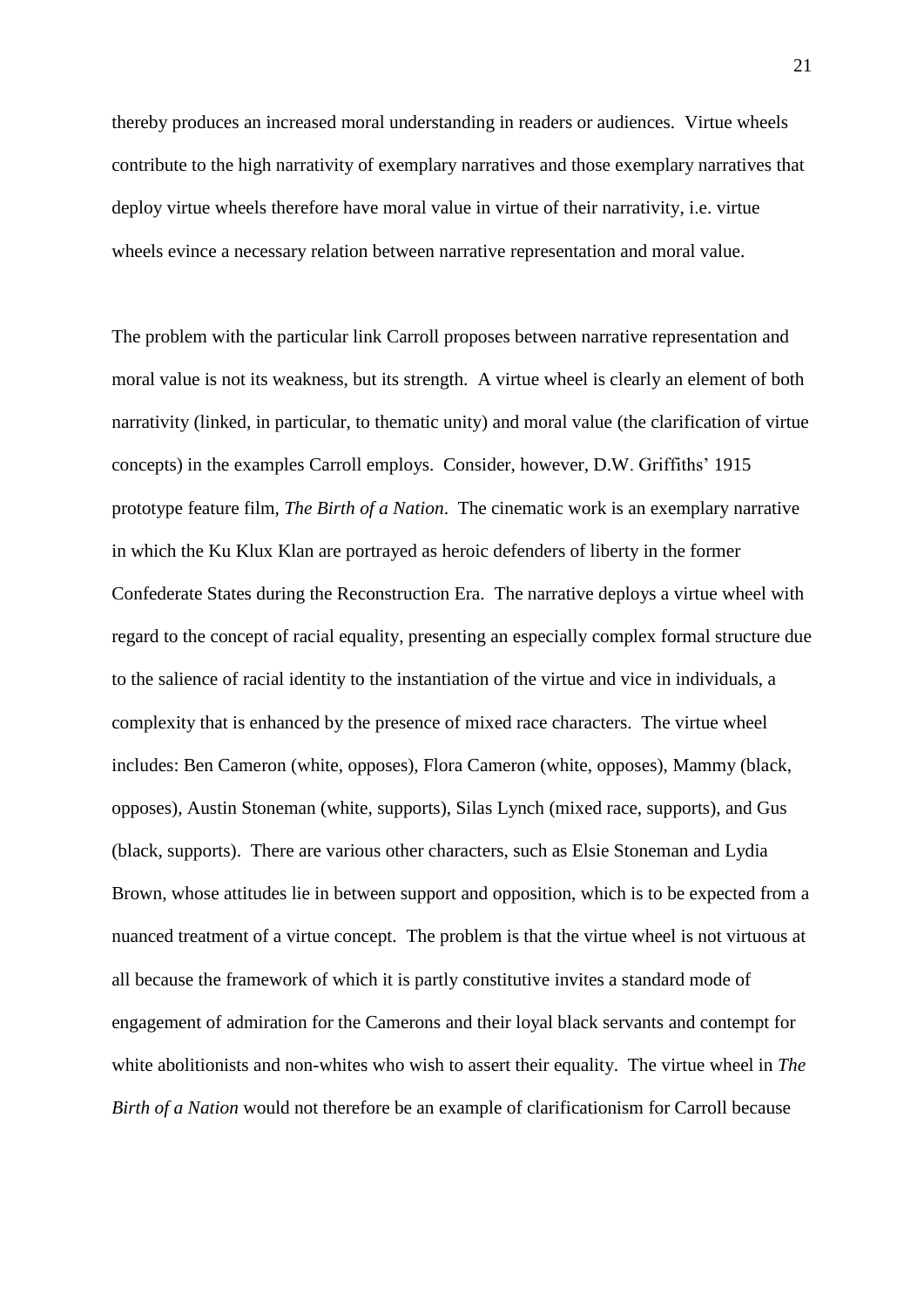the presentation of racial equality as a vice works so as to obscure the virtue concept rather than clarify and refine it.

Carroll's argument for virtue wheels is, however, so compelling that it is clear that both types of narrative wheel – those which clarify and those which obscure moral concepts – contribute to the thematic unity, and thus narrativity, of the works in question. For the sake of brevity I shall refer to the latter as *vice wheels*. The vice wheel in *The Birth of a Nation* operates in a similar way to the virtue wheel in *Great Expectations*, but invites the adoption of an immoral framework on racial equality in contrast to the latter's invitation to adopt to a moral framework on parenting. In §3 I mentioned Henry Miller and *Tropic of Cancer* serves equally well here. Miller's semi-autobiographical novel deploys a vice wheel with regard to misogyny, establishing a framework that invites a standard mode of engagement in which Van Norden, who continually refers to women synecdochically by their genitals, is amusing and Fillmore, who marries a woman he has impregnated, is pathetic. Narrative representations that deploy vice as opposed to virtue wheels have immoral value in virtue of their narrativity and the necessary relation is thus between narrative representation and ethical rather than moral value. Although Carroll's argument for the moral value of narrative representation is more rigorous than Nussbaum's, it is also more sweeping: where she restricts her thesis to realist novels, he is clear that virtue wheels appear in a large proportion of exemplary narratives across the various narrative art forms. He fails to account for vice wheels, however, which are counter-examples to the proposed necessary relation between narrativity and moral value.<sup>54</sup> As with Nussbaum, my thesis accommodates the strengths of Carroll's theory – the deployment of virtue wheels in some narrative representations – without erroneously elevating the necessary relation from ethical value to moral value.

<sup>&</sup>lt;sup>54</sup> Vice wheels are potentially doubly problematic for Carroll because they are both moral defects (promoting vice) and cognitive defects (obscuring concepts). See: fn.43.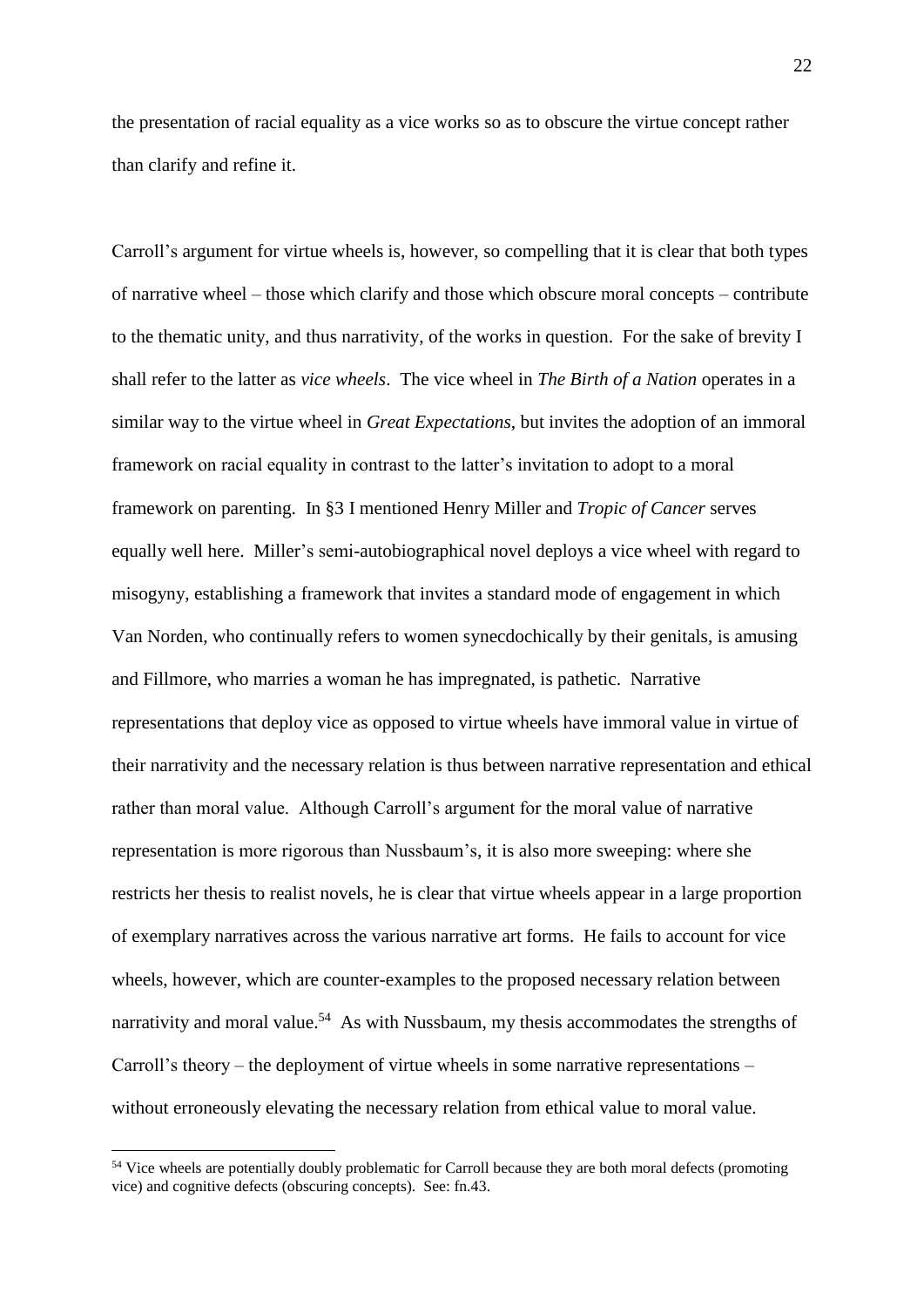Exemplary narratives may clarify or obscure moral concepts in virtue of their narrativity and are thus, in my terms, essentially ethical.

# **5. Closural Moral Order**

In his defence of the cognitive value of literature, Fessenbecker states that narrative representation entails commitment to propositions about agency, intention, and other features of subjectivity – which he summarises as 'the moral-philosophical commitments inherent in narrative form'.<sup>55</sup> In his terminology, therefore, my claim is that narrative form has inherent ethical commitments. Harpham takes this conception a step further, not merely exploring the ethical commitments of narrative form, but reconceptualising narrative representation in ethical terms. His starting point articulates his disillusion with contemporary research:

One of the most obdurate problems in literary theory is narrative form, the study of which seems to have stalled since Aristotle's statement that the plot of tragedy proceeds towards a moment of reversal, followed by recognition, and ending in a dénouement. […] But the attempt to define further the basic form of narrative has been virtually abandoned, defeated by the apparent shapelessness and singularity of extended narratives<sup>'56</sup>

Harpham seeks to identify the connection – temporal, causal, or thematic – between agency and event and recommends that narrative form be understood in terms of Hume's distinction between *is* and *ought*, or fact and value. Both the distinction and Hume's purpose in describing it have been the subject of extensive debate, which has focused largely on what R.M. Hare refers to as Hume's Law, the proposal that no "ought" can be derived from an

<sup>55</sup> Fessenbecker, "In Defense of Paraphrase," 121.

<sup>56</sup> Harpham, *Shadows of Ethics*, 35.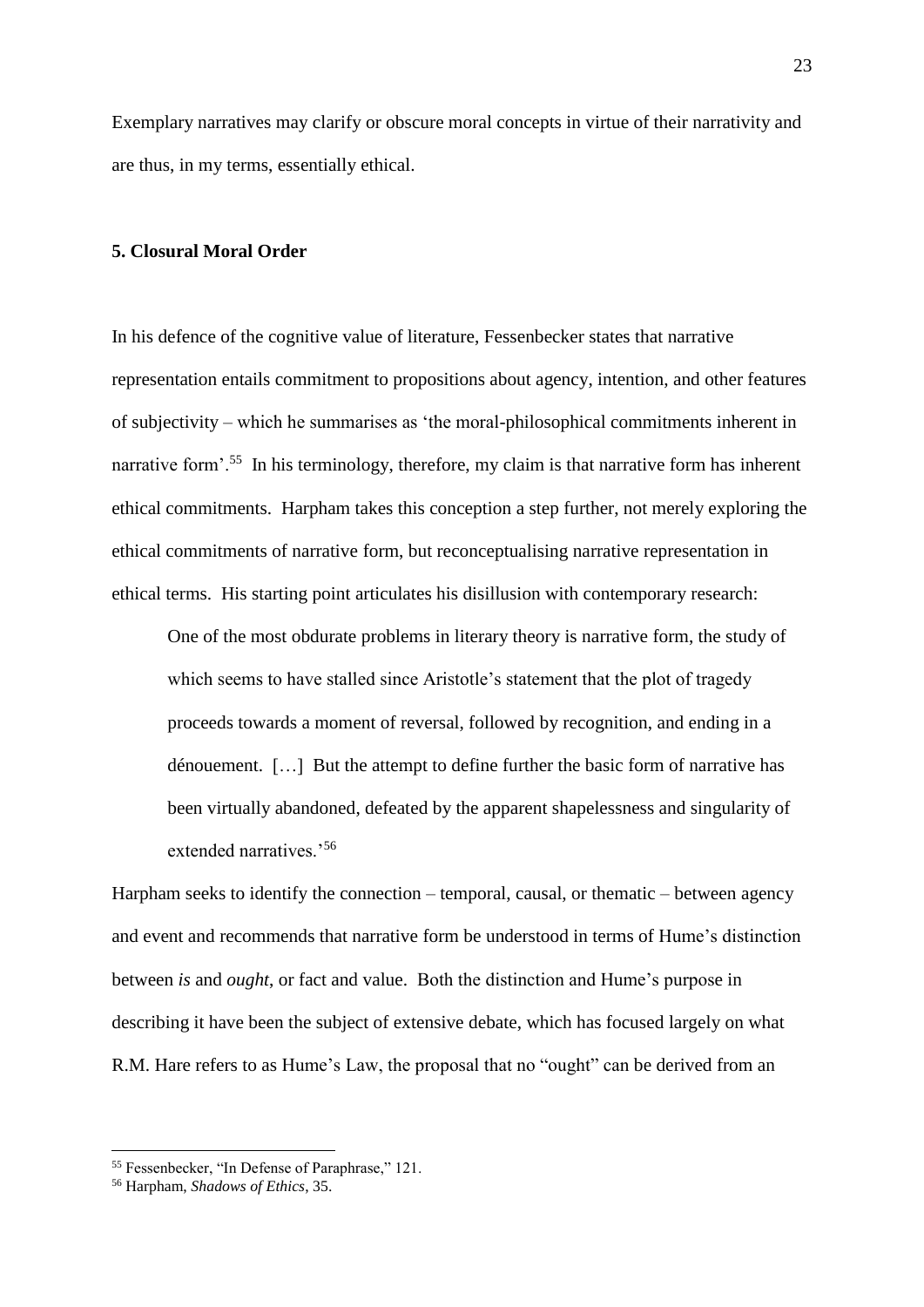"is".<sup>57</sup> Harpham's ultimate aim is to employ the relationship between narrative and ethics to establish a reciprocal relationship between literature and philosophy. He maintains that ethics provides an explanation of narrative representation and that narrative in turn contributes to ethics by crossing the chasm between fact and value.<sup>58</sup> My interest is neither in the proposed contribution of narrative to ethics nor the more fundamental relation between literature and philosophy, but in Harpham's explanation of narrative form in exclusively ethical terms.<sup>59</sup> This explanation is made by means of plot.

I deliberately avoided characterising either minimal or exemplary narratives in terms of "plot" in §1, due to the variety of ways in which the word is employed across the philosophical and theoretical traditions. White claims that narrative form is imposed upon a sequence of events in narrative history<sup>60</sup> and this imposition is described as follows by Peter Goldie:

This process, which […] I will call *emplotment*, is one by which a bare description of events, such as one might find in an annal or chronicle, can be transformed into a narrative, giving coherence, meaningfulness, and evaluative and emotional import to what is narrated.<sup>61</sup>

Emplotment is thus the procedure by which a sequence of real or fictional events is represented in narrative form and plot distinguishes representations with narrative form from those without. Both White's discussion and Goldie's description imply that plot is restricted to exemplary narratives, and Harpham's definition follows suit:

<sup>57</sup> Hare, *Moral Thinking*, 16. Hume sets out the distinction in Book III, Part 1, Section (i) of the *Treatise*. See: David Hume, *A Treatise of Human Nature*, ed. L.A. Selby-Bigge (Oxford: Clarendon, 1740 [1888]), 469. <sup>58</sup> Harpham, *Shadows of Ethics*, 37 & 43.

<sup>&</sup>lt;sup>59</sup> I am sceptical of Harpham's conception of narrative's contribution to ethics and although the relation he envisages is reciprocal, each of the two aspects can be considered in isolation.

<sup>60</sup> White, "Value of Narrativity," 23.

<sup>61</sup> Goldie, *The Mess Inside*, 9.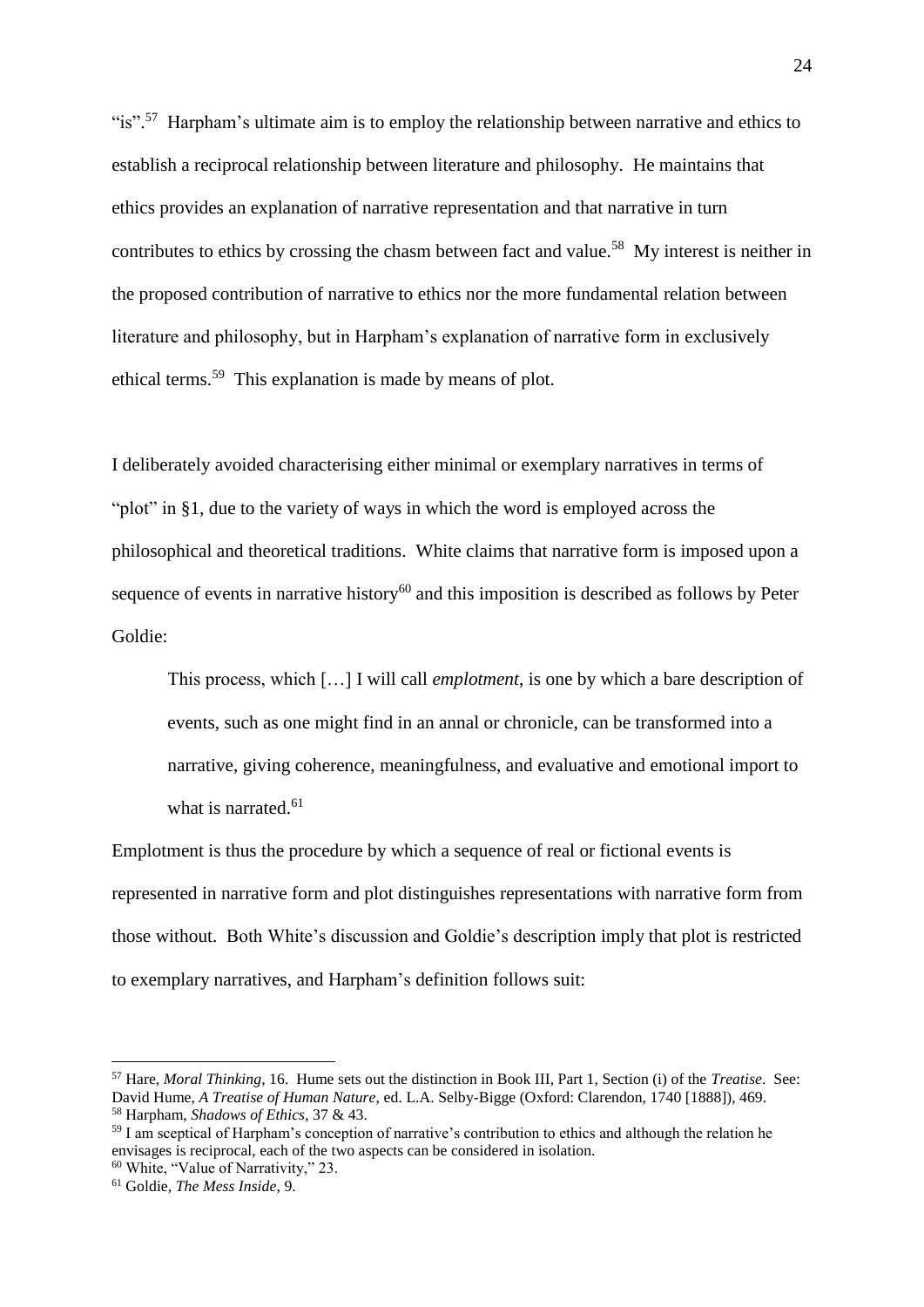The most general and adequate conception of a narrative plot is that it moves from an unstable inaugural condition, a condition that *is* but *ought not* – a severance of the two [fact and value] – through a process of sifting and exploration in search of an unknown but retrospectively inevitable condition that *is* and truly *ought-to-be*. 62 A narrative representation is formed by the process of emplotment, emplotment entails movement from the condition of *is-but-ought-not-to-be* to the condition of *is-and-ought-tobe*, and narrative form is therefore essentially ethical.

Two necessarily over-simplified examples will serve to illustrate Harpham's reconceptualisation:

- (a) The plot of *Downfall* moves from Traudl Junge's pride at being selected as one of Hitler's personal secretaries in 1942 (*is-but-ought-not-to-be*) to her decision to remain loyal in the *Führerbunker* to the shame she experiences after the war (*is-and-ought-to-be*).
- (b) The plot of *Hard Times* moves from Thomas Gradgrind's attempts to inculcate relentlessly pragmatic values in the children of Coketown (*is-but-ought-not-tobe*) to his recognition of the limitations of pure rationalism and thence to his rejection of utilitarian philosophy (*is-and-ought-to-be*).

The *is-and-ought-to-be* captures the significance of closure that I emphasised in §1, which in turn drew on Carroll's statement that a narrative that concludes gives the feeling that it has ceased at precisely the right point, i.e. is *retrospectively inevitable* in Harpham's terms. Closure contributes to the narrative framework, which forms the basis of the audience's ethical evaluation of the author. The standard mode of engagement with (a) and (b) invites one to view both Traudl and Gradgrind as misguided individuals who – to some extent at

<sup>62</sup> Harpham, *Shadows of Ethics*, 36.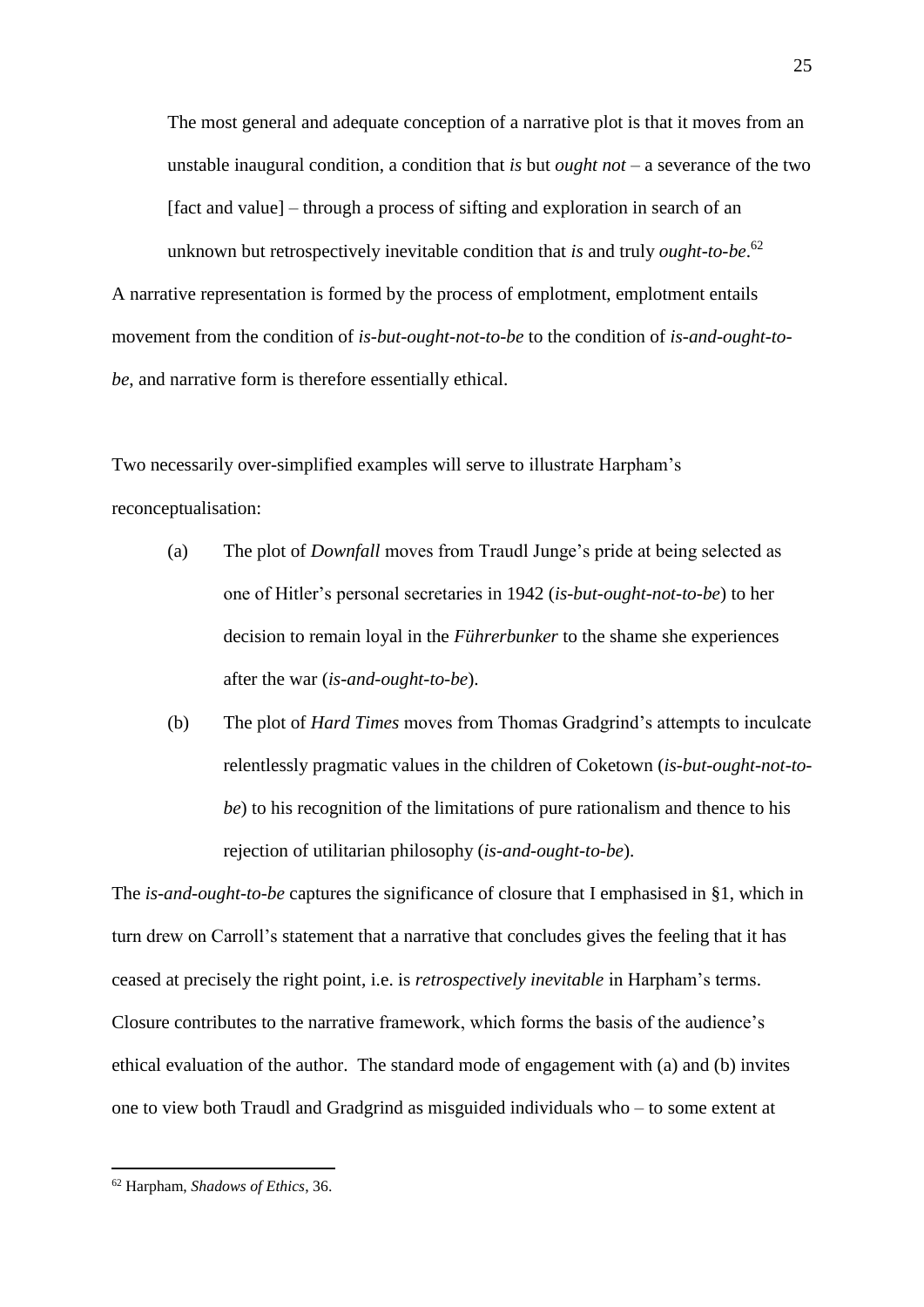least – come to realise the error of their respective ways. As such, both Hirschbiegel and Dickens are subject to positive ethical evaluation from the external perspective.

Although Harpham is critical of Nussbaum for elevating the ethical value of novels to the moral, he makes a similar error.<sup>63</sup> Here, he identifies a problem in White to which he believes his explanation of narrative form in ethical terms has provided the solution:

The difficulty, as one of White's critics has pointed out, lies in the apparent suggestion that there are as many moral orders as there are narratives. But if we define closure in the way I have suggested, we can see that closure achieves a moral order that is "other" to that which preceded it, an other to whatever it is in the narrative that *is* but *ought not to be*. There are an infinite number of narratives, but only one closural moral order, which is other not to other narratives but to the incessant questing of all narrative for formal closure. Insofar as our aesthetic education acclimates us to narrative, then, it instructs us in ethics.<sup>64</sup>

Recall from §2 that White maintains narrative histories are distinguished from non-narrative historical representations (annals and chronicles) by providing an ethical resolution, i.e. the author passes judgement on the sequence of events represented as either moral, immoral, or morally ambiguous. The criticism mentioned by Harpham is that there are many moral – *ethical* in my terms – orders because White's theory accommodates both Riefenstahl and Hirschbiegel's representations of Hitler as narrative histories. In contrast, Harpham is pursuing a closural *moral* order and attempting to relate narrativity to moral rather than ethical value.

<sup>63</sup> Harpham, *Shadows of Ethics*, 220-242.

<sup>64</sup> Harpham, *Shadows of Ethics*, 43. It is not clear to me that the existence of numerous moral – i.e., *ethical* in my terms – orders in White is problematic, but my interest here is in Harpham's solution whether or not the problem exists.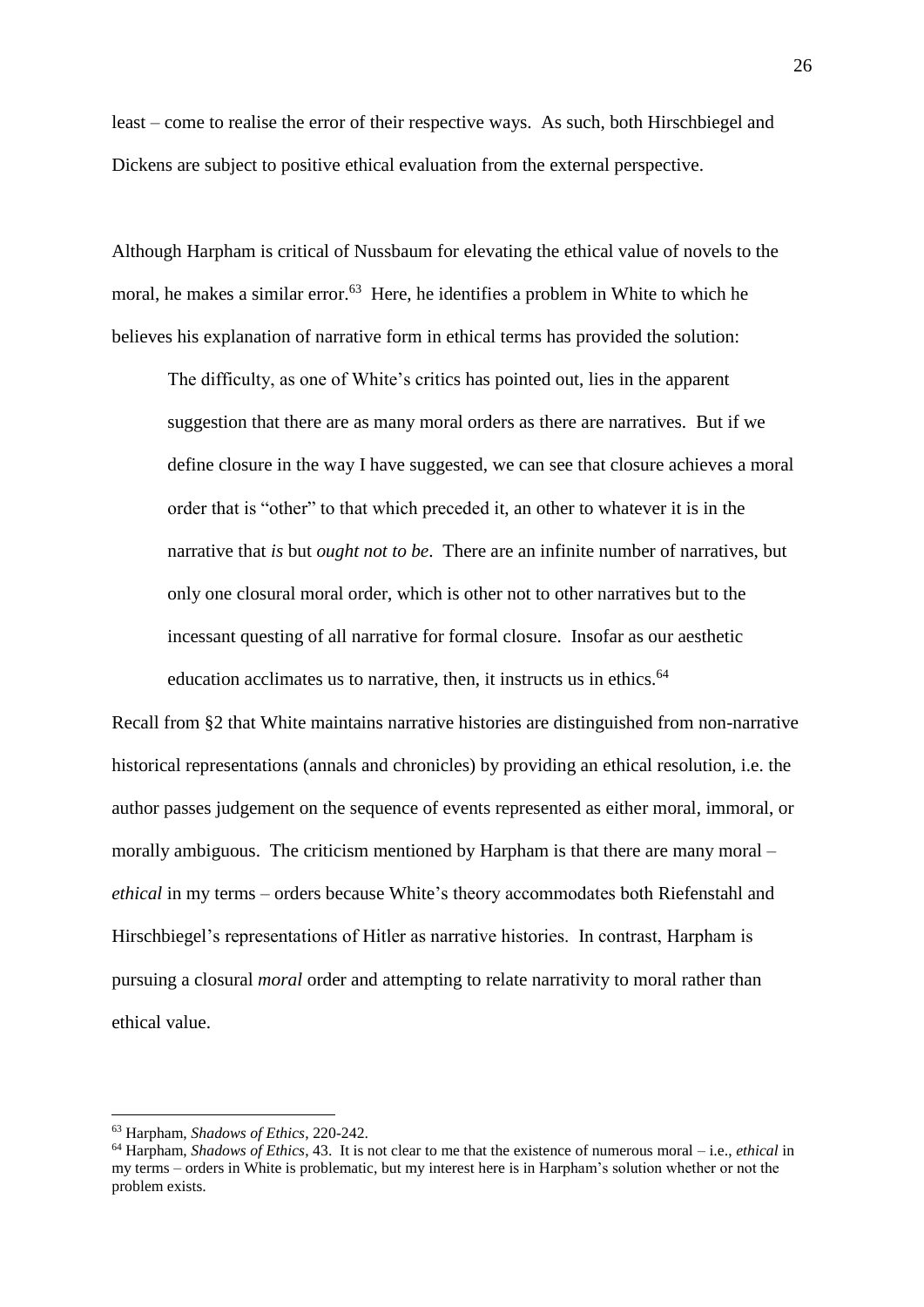Harpham has previously made the uncontroversial statement that concern by the self for the other is essential to ethics: 'I see this intimate and dynamic engagement with otherness as the key to the kingdom of ethics: where such an engagement is, there is ethics.'<sup>65</sup> This conception of moral philosophy, popular in the theoretical tradition, is derived from Levinas.<sup>66</sup> With regard to the ethical turn in criticism, Derek Attridge describes the relevance of Levinas' focus on the other in terms of literature's 'apprehension of *otherness*', i.e. the capacity of literary works to confront and challenge readers' expectations and values.<sup>67</sup> With regard to narrative representation, Harpham's idea is that the *is-and-ought-to-be* of closure is *other* to the *is-but-ought-not-to-be* with which the plot is inaugurated. In (i) and (ii) above, therefore, the respective plots move from an unstable condition, Junge's pride and Gradgrind's pragmatism, to an inevitable closure, Junge's shame and Gradgrind's rejection of utilitarianism. The conditions of closure are different from – *other to* – the conditions of inauguration and the process of exploration thus involves a *dynamic engagement with otherness* and consequently has moral rather than ethical value. As plot, i.e. movement from *is-but-ought-not-to-be* to *is-and-ought-to-be* is, is characteristic of all exemplary narratives, Harpham has established the desired link: all narrative representations that are high in narrativity exhibit a closural moral order and there is thus a necessary relation between narrativity and moral value.

Concern for the other is indeed ethical and is also usually, but not necessarily, moral. My objection to Harpham is the by now familiar case of narrative representations with negative ethical value, which I shall consider in the terminology he employs. In the respective narratives of *Triumph of the Will* and *The Birth of a Nation* the otherness that the standard

<u>.</u>

<sup>65</sup> Harpham, *Shadows of Ethics*, x.

<sup>66</sup> See, e.g.: Emmanuel Levinas, *Totality and Infinity: An Essay on Exteriority*, trans. Alphonso Lingis (Pittsburgh: Duquesne University Press, 1961 [2007]); *Ethics and Infinity*, trans. Richard A. Cohen (Pittsburgh: Duquesne University Press, 1982).

<sup>67</sup> Attridge, *Singularity of Literature*, 67.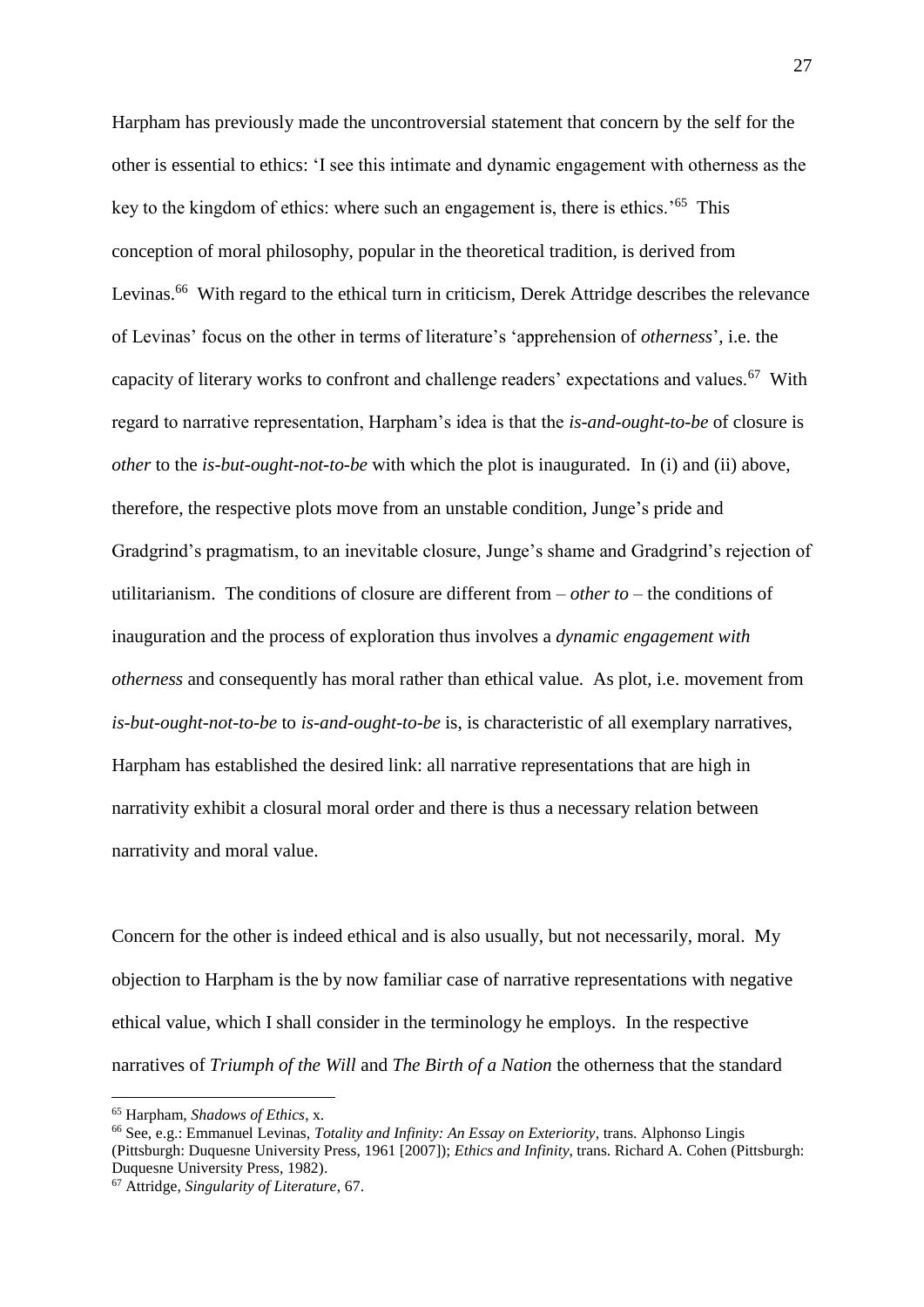mode of engagement requires the audience to apprehend involves the adoption of frameworks which promote the NSDAP and KKK. Levinas is correct in claiming that ethics begins with interest in the well-being of an other instead of – or in addition to – self-interest, but interest in the other is a necessary rather than sufficient condition of moral agency. The plots of both *Triumph of the Will* and *The Birth of a Nation*, e.g., are inaugurated with an *is-but-ought-notto-be*, explore and apprehend otherness, and close with an *is-and-ought-to-be*. Neither closural order could, however, be considered moral because the otherness that the standard mode of engagement requires one to assimilate is clearly immoral in both cases. Closural orders are not simply made moral by embracing otherness and – like novels and virtue/vice wheels – can be moral, immoral, or morally ambiguous. The necessary relation expressed in the definition of plot as the movement from *is-but-ought-not-to-be* to *is-and-ought-to-be* is thus between narrativity and ethical value and Harpham's attempt to link narrativity with a closural moral order fails.

Despite my criticism of closural moral order, Harpham's reconceptualisation of narrative form in ethical terms is worth preserving for its illumination of the ethical essence of narrative representation. In §2, I claimed that the combination of agency and events in narratives entails an ethical dimension to narrative representation the consequence of which is that the engagement with a narrative representation *qua* narrative representation is incomplete without ethical evaluation. I then argued that the ethical dimension is more complex in exemplary narratives, which are essentially ethical in virtue of both the combination of agency and events represented and the agency of the author in inviting the adoption of the framework particular to the narrative. Harpham's conception of the emplotment characteristic of exemplary narratives as entailing movement from the condition of *is-butought-not-to-be* to the condition of *is-and-ought-to-be* articulates the necessity of the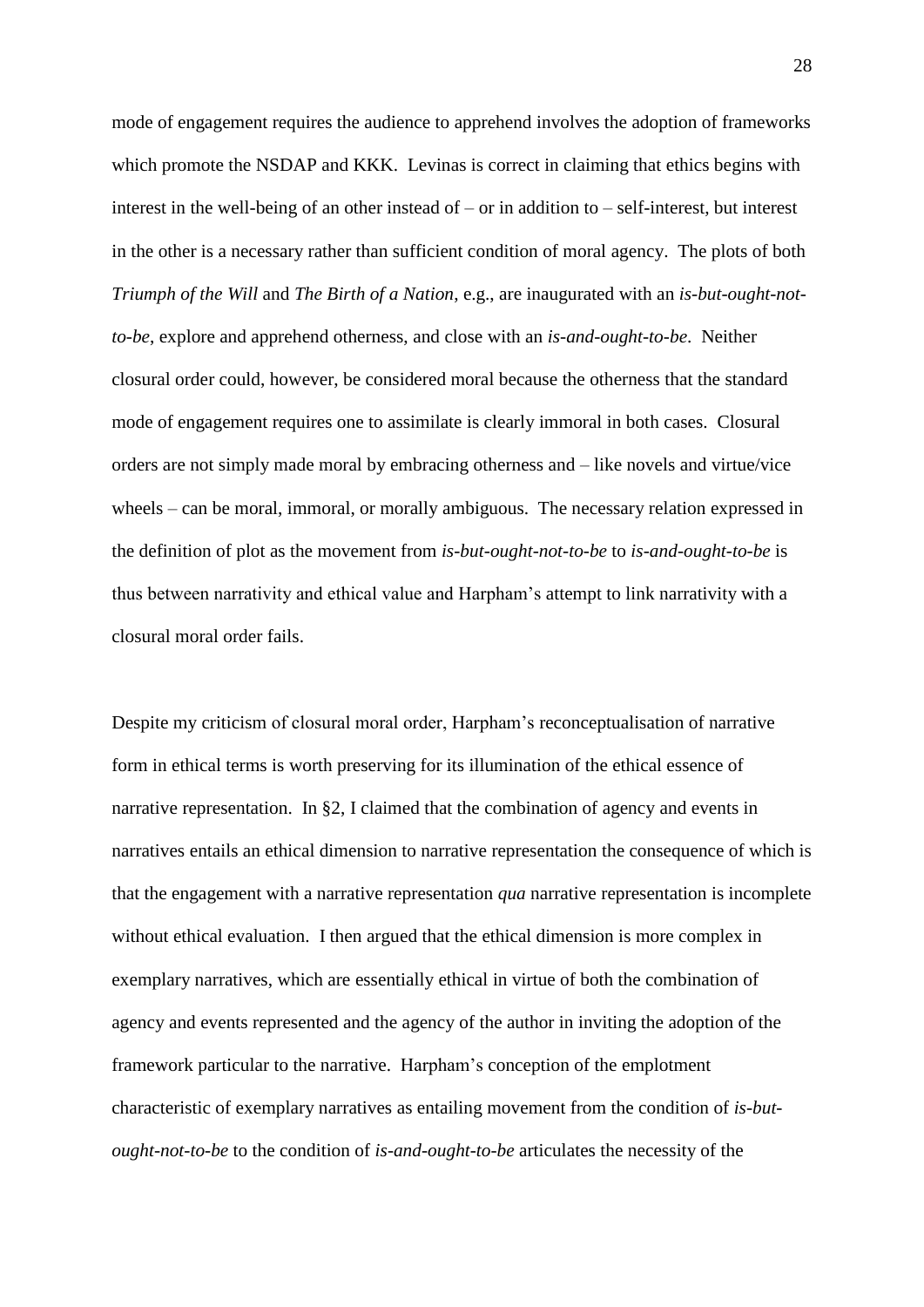relationship between exemplary narratives and ethical value without prioritising ethical value above other narrative values (e.g., cognitive value and aesthetic value). The claim that exemplary narratives are essentially ethical is thus restricted to the thesis that they are essentially subject to a dual ethical evaluation. From the internal perspective the actions of the characters, whether real or fictional, may be judged as if they were actual; from the external perspective, the author may be judged for the *is-and-ought-to-be* with which he or she concludes the narrative; like the actions of the characters, the author's *is-and-ought-to-be* may be moral, immoral, or morally ambiguous. My conclusion is therefore that there is nothing about narrative representation – whether exemplary or minimal – that entails moral value, only ethical value. In colloquial terms, every story does indeed have a moral, but that moral may be virtuous, vicious, or somewhere in between.

## ACKNOWLEDGEMENTS:

I would like to thank John Gibson, James Grant, Debbie Roberts, Jon Robson, Karen Simecek, and Tzachi Zamir for their invaluable assistance with this paper.

## REFERENCES:

Attridge, Derek, 2004. *The Singularity of Literature*. New York: Routledge. Carroll, Noël, 1998. "Art, narrative, and moral understanding," in J. Levinson (ed.), *Aesthetics and Ethics: Essays at the Intersection*. New York: Cambridge University Press, 126-160. — 2001. *Beyond Aesthetics: Philosophical Essays*. New York: Cambridge University Press. — 2012 [2010]. *Art in Three Dimensions*. Oxford: Oxford University Press. — 2013. *Minerva's Night Out: Philosophy, Pop Culture, and Moving Pictures*. Malden, MA: Wiley-Blackwell.

Currie, Gregory, 2010. *Narratives & Narrators: A Philosophy of Stories*. Oxford: Oxford University Press.

Eagleton, Terry, 2012. *The Event of Literature*. London: Yale University Press. Fessenbecker, Patrick, 2013. "In Defense of Paraphrase," *New Literary History*, 44 (1), 117- 139.

Goldie, Peter, 2012. *The Mess Inside: Narrative, Emotion, and the Mind*. Oxford: Oxford University Press.

Hare, R.M., 1981. *Moral Thinking: Its Level, Method, and Point*. Oxford: Clarendon. Harpham, Geoffrey Galt, 1999. *Shadows of Ethics: Criticism and the Just Society*. Durham, NC: Duke University Press.